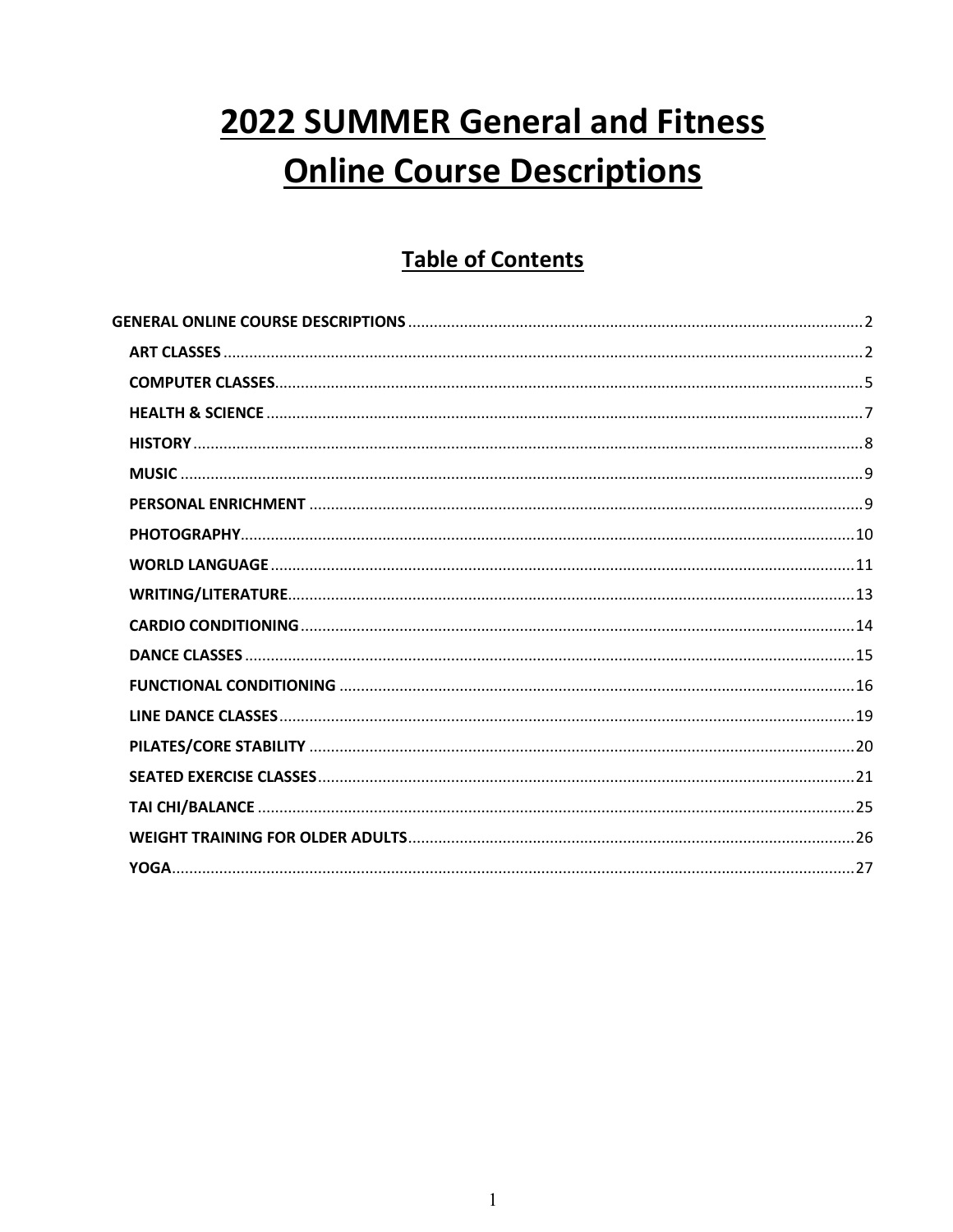# <span id="page-1-0"></span>**GENERAL ONLINE COURSE DESCRIPTIONS**

# **ART CLASSES**

# <span id="page-1-1"></span>**Art History**

This course provides instruction on the worldwide history of art. Specifically, we will use the works of the world's art masters to analyze and discuss the fundamental principles and elements of art. **Tisha Richardson – Instructor ATS-904-301 – Mondays, 07/11- 08/29/22 from 2:00- 3:30 p.m. ATS-904-302 – Fridays, 07/15- 09/02/22 from 12:30- 2:00 p.m.**

# **DPAO: Acrylic Painting**

This course is designed to guide you through the history of acrylics, set up, product essentials and technique. We will delve in to creating magnificent paintings fast and easily with direction, individuality and imagination. We will also expand into marketing and sales of art on and offline. **Scott Clarke - Instructor**

**CRE-912-301 – Tuesdays, 07/12- 09/13/22 from 2:00- 4:00 p.m.**

# **DPAO: Mixed Media Art**

Using various medium this course offers the student a general understanding of the unique strengths and weaknesses of various medium. Media primarily include watercolor, oil and acrylic; additionally, charcoal and pencil may be discussed. Increase student's knowledge and help them to determine the best medium to use to express themselves. Students are encouraged to develop their strengths by critiques showing them how subtle changes may improve their work. Design and composition are stressed in this class. An understanding of the use of color, design, composition, materials and techniques will be the basis for instruction. Students will do painting of their own subject matter or images picked by the instructor. Individuality is stressed by encouraging students to take chances. Students will identify art venues and determine sales potential.

#### **David Lawton - Instructor**

**CRE-912-313 - Fridays, 07/15- 09/16/22 from 10:00 a.m.- 12:00 p.m.** 

#### **DPAO: Painting**

Learn more about painting with oils or acrylic. Course provides an intermediate and experienced oil painter the opportunity to refine technical skills in composition, design and execution. Instructor provides lecture and individualized guidance. Previous painting experience recommended. Students will learn how to better evaluate their own paintings and determine what changes are needed to improve their painting. Students will do painting of their own subject matter or images picked by the instructor. Individuality is stressed by encouraging students to take chances. Students will identify art venues and determine sales potential.

#### **David Lawton – Instructor**

**CRE-913-307 – Thursdays, 07/14- 09/15/22 from 12:30- 3:30 p.m.**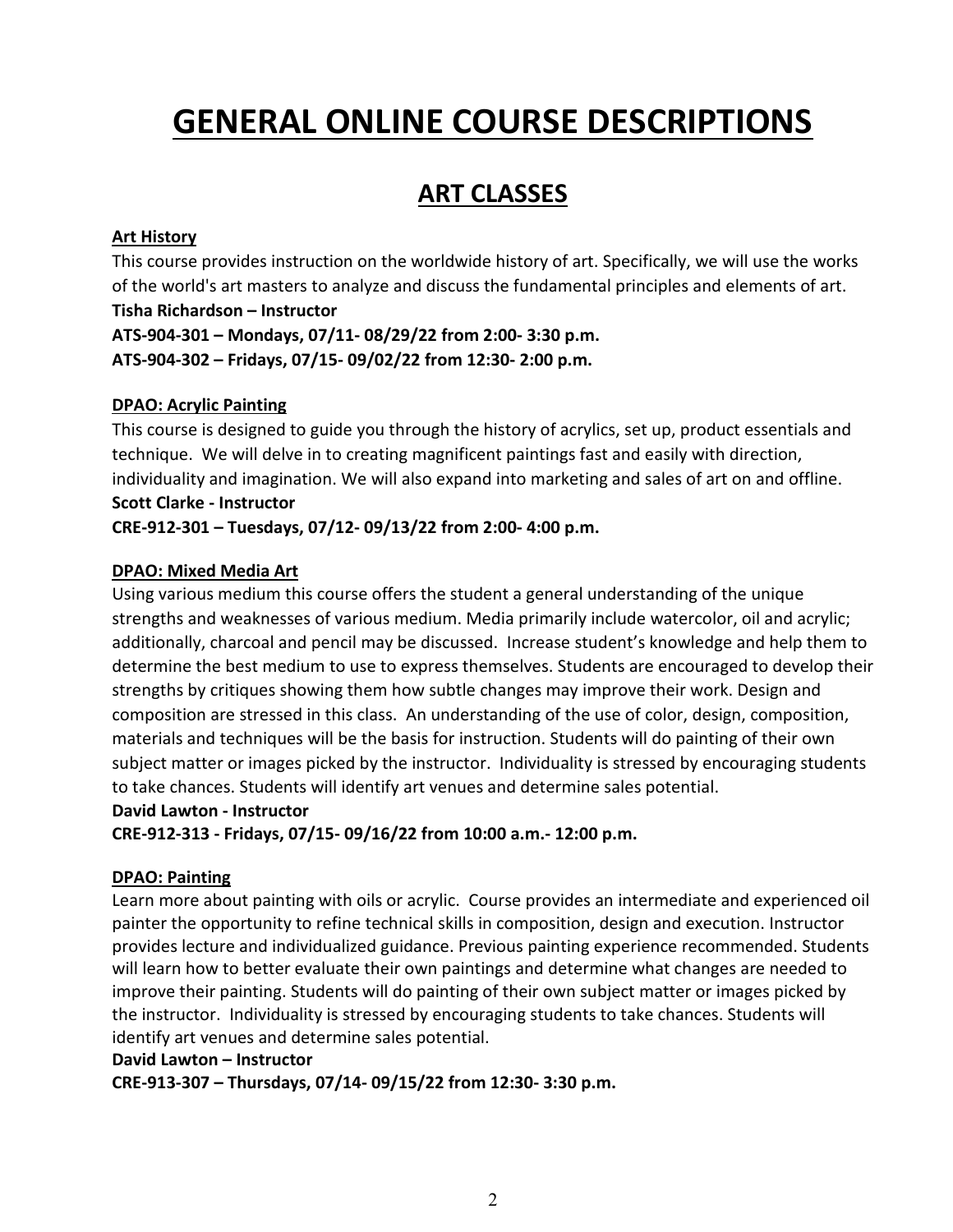# **DPAO: Painting – Intermediate/Advanced**

Learn to improve your painting skills with oils, watercolor, pastels or acrylic and to draw as a necessary prerequisite to the painting. Course provides an intermediate and experienced painter the opportunity to refine technical skills. Instructor provides lecture and individualized guidance. Previous painting experience recommended. Local art associations, art venues and sales potential will be covered.

#### **Desiree Scherini – Instructor CRE-913-308 – Fridays, 07/15- 09/02/22 from 9:30 a.m.- 12:30 p.m.**

# **DPAO: Portrait Painting**

Portraiture will include drawing or painting portraits in various medium. Using images students supply or images given by instructor, students will learn and gain confidence in producing a portrait that achieves a likeness of the sitter. Demos using various medium help students understand how to approach a portrait with confidence. Students who wish to paint may bring in their favorite watercolor, acrylic or oil painting supplies (see list). Beginning portrait students will be encouraged and supported. More advanced students will receive instruction and suggestions individually or in small groups to work toward their individual style. Classes and demonstrations will cover line, proportion, composition, likeness, texture, anatomy, shading, values, and color. Students will do painting of their own subject matter or images picked by the instructor. Individuality is stressed by encouraging students to take chances. Students will identify art venues and determine sales potential.

**David Lawton – Instructor CRE-913-305 – Mondays, 07/11- 09/19/22 from 9:00- 11:30 a.m.**

#### **DPAO: Drawing**

Learn to draw using some basic visual "tools such as rule of thumb, relational measurement, and a simplified grid system. Visuals will be posted prior to class. Use a variety of media and learn some basic techniques. Pencils, charcoal and water pastel are preferred. Students will identify art venues and determine sales potential.

#### **David Lawton – Instructor**

**CRE-912-312 – Thursdays, 07/14- 09/15/22 from 10:00 a.m.- 12:00 p.m.**

# **DPAO: Pastels**

Course Description: This course is for students of all levels from beginning to advanced. The instructor will explain by demonstrating to beginners about materials and methods of applying pastels. Students will learn how and when to use various brands of pastel and surfaces. Advanced students will learn more about the principles of art and new techniques as they relate to painting with pastels. The student will find this an exciting medium that is different from the usual methods of painting. Individual attention will be given to each student. Framing pastels, exhibiting and shipping will be discussed. Students will do painting of their own subject matter or images picked by the instructor. Individuality is stressed by encouraging students to take chances. Students will identify art venues and determine sales potential

#### **David Lawton – Instructor**

**CRE-913-304 – Tuesdays, 07/12- 09/13/22 from 1:00- 3:30 p.m.**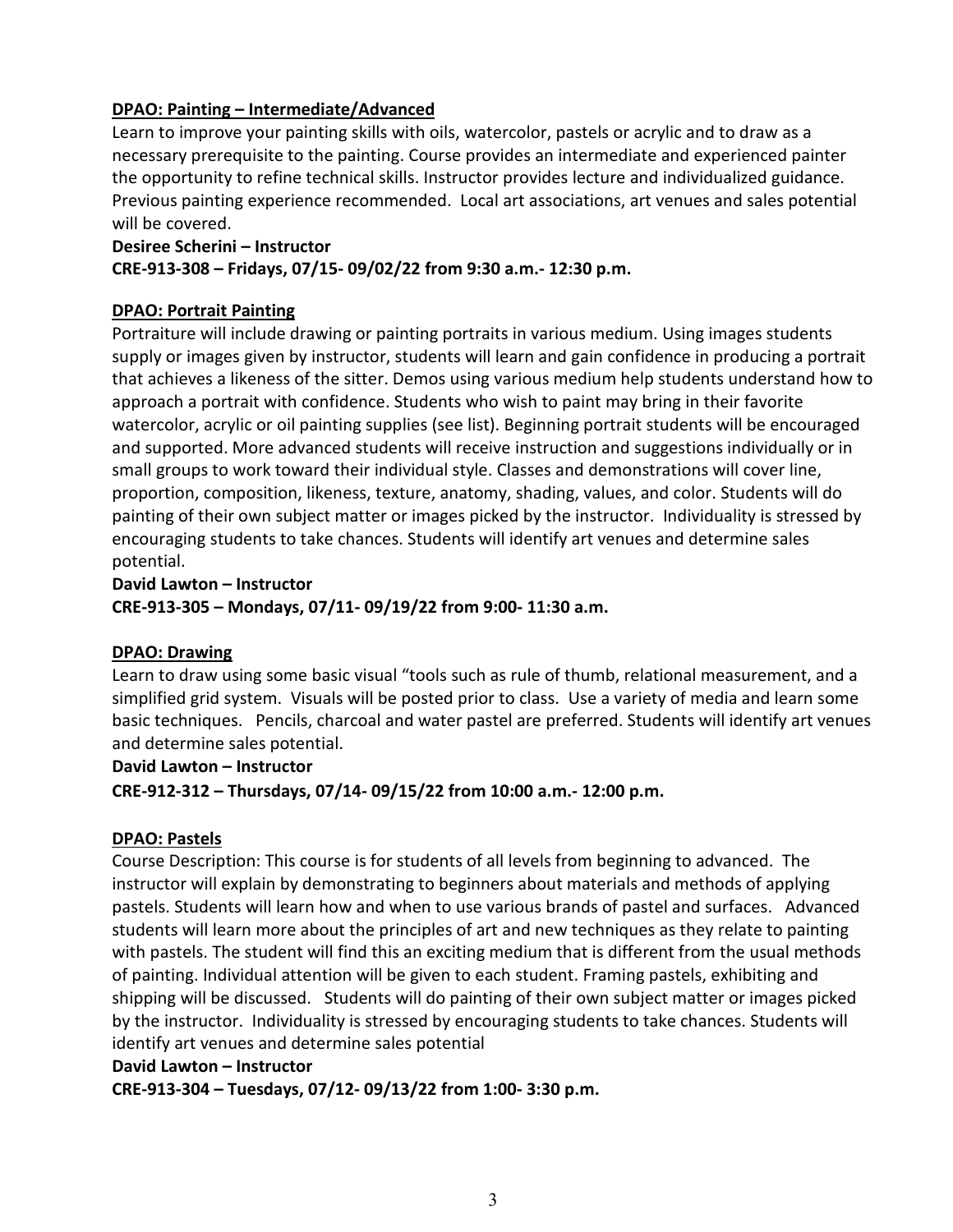#### **DPAO: Watercolor**

This is an intermediate to advanced watercolor class. Students will improve their drawing skills. Better compose and design your artwork by planning before you start will be stressed in this course. How to better evaluate what images to use for your painting will be discussed. Gain confidence in your painting by learning a three-step approach to your watercolor. Students will learn how to avoid muddy color by understanding why that happens.

Demos will show how to approach a watercolor and critiques will show students how to improve their own work. Students will do painting of their own subject matter or images picked by the instructor. Individuality is stressed by encouraging students to take chances. Students will identify art venues and determine sales potential.

#### **David Lawton – Instructor**

**CRE-913-306 – Tuesdays, 07/12- 09/13/22 from 9:30 a.m.- 12:30 p.m.**

#### **DPAO: World of Zentangle - 1**

Discover this elegantly simple drawing technique, inspiring creativity and mindfulness.Master "tangles" using repetitive, guided strokes to create surprising, unplanned compositions. Learn the fundamentals, then embark on a relaxing and beautiful journey to advanced techniques. No previous art experience is necessary to enjoy this art form, where there are no mistakes! Students will need to provide their own supplies. Supplies cost will be approximately \$45. No class August 24 and August 31.

**Julie Allison – Instructor CRE-913-301 – Wednesdays, 07/13- 09/28/22 from 1:30- 4:00 p.m.**

#### **DPAO: World of Zentangle 3**

#### **Prerequisite: Completion of World of Zentangle 2**

Continue on your exciting Zentangle journey with advanced techniques. Explore new concepts and tangles as well as coloring backgrounds and foregrounds. Students will need to provide their own supplies. Supplies cost will be approximately \$45.

No classes August 25 and September 1.

#### **Julie Allison – Instructor**

**CRE-913- 303 – Thursdays, 7/14- 9/29/22 from 10:00 a.m.- 12:30 p.m.** 

# **DPAO: Chinese Brush Painting**

Learn the fundamental concepts, Chinese calligraphy-related principles, and elements required to create orchid, bamboo, plum blossom, and chrysanthemum, which are basic designs to construct an oriental brush painting. Experiment with color and ink. Discover the materials and the brush strokes to be able to apply this technique. In addition to learning how to identify art venues and determine sales potential, students will also experience "active or moving" meditation while learning to recognize the mind-body connection of the frame of mind, and how it affects one's artistic expression.

**Mei Yu Green – Instructor CRE-912-311 – Tuesdays, 07/12- 09/13/22 from 12:00- 2:00 p.m.**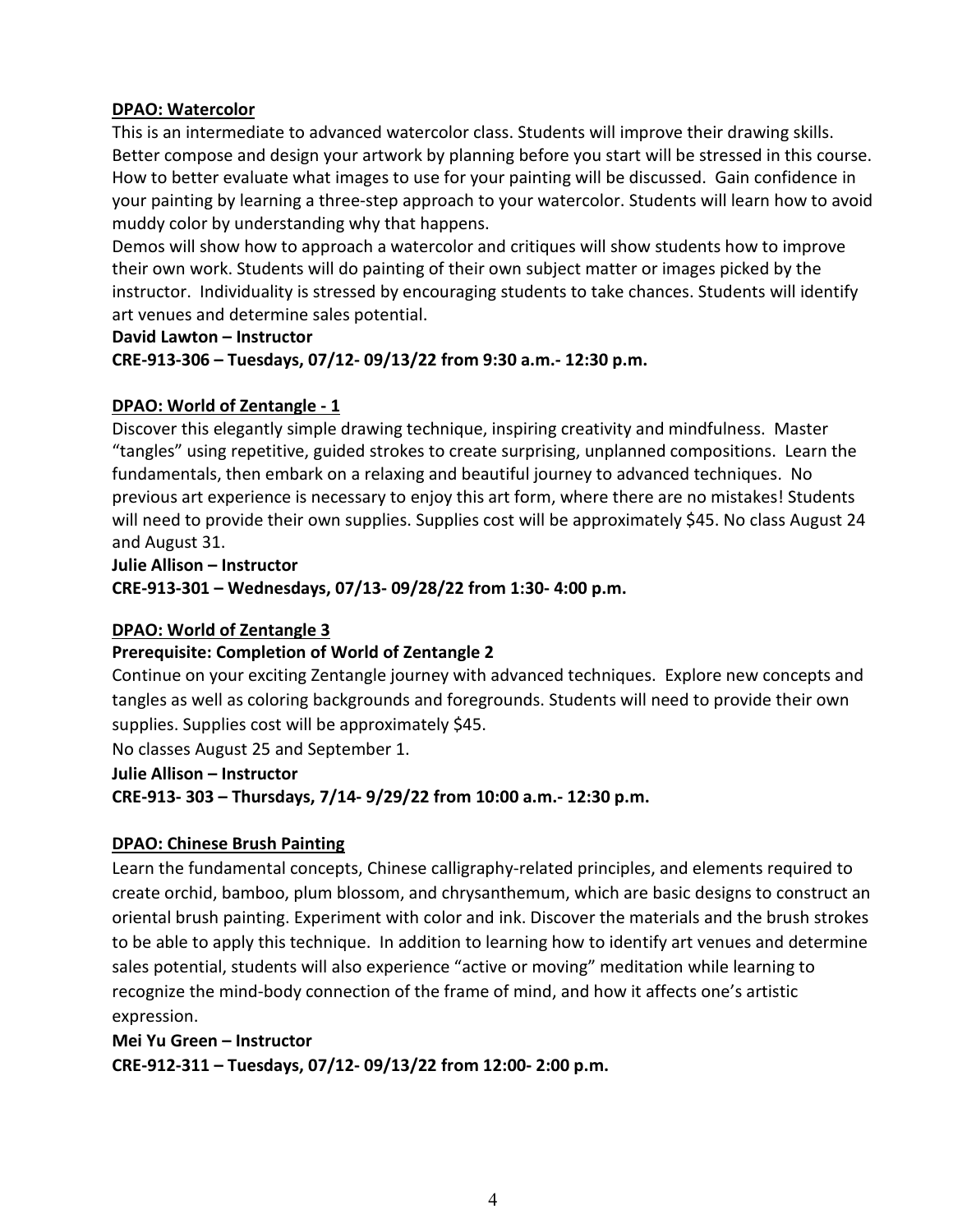# **DPAO: Chinese Calligraphy**

Chinese calligraphy writing is an art form in itself. About five different styles, some rough and informal, others stylized, courtly or finished. They express that feeling or "moment" in a perfection of style, balance, and phrasing. There is an order of placing the strokes, from left to right and top to bottom. They are balanced individually and are of a consistent size. All parallel strokes, both horizontal and vertical, are evenly spaced, so the whole character is balanced and in proportion. The simplicity and meditative quality in Chinese Calligraphy and Painting comes from Zen Buddhism and Taoism, which influenced the development of the art. Students will identify art venues and determine sales potential.

**Mei Yu Green – Instructor**

**CRE-912-310 – Tuesdays, 07/12- 09/13/22 from 2:00- 4:00 p.m.**

#### **DPAO: Colored Pencil**

Discover the varied imagery and colorful effects possible using color pencils. Colored pencils offer an ideal portable medium for both studio and on-the-spot drawing when traveling. Develop artistic skills using a variety of colored pencil media including watercolor pencils to traditional professional grade colored pencils. Creative exploration of various styles of art is encouraged including; realist, impressionist, expressionist, surrealist and abstract compositions. Color theory, compositional design, textural effects and ways to achieve the illusion of depth through a range of drawing techniques, surfaces and enhancement tools are covered. Beginners to intermediate students welcome.

# **Instructor – Alice Yeager CRE-912-321 – Wednesdays, 07/13- 09/14/22 from 1:00- 3:00 p.m.**

# **COMPUTER CLASSES**

# <span id="page-4-0"></span>**Apple Spotlight: Accessibility and Customization-NEW**

Discover how to customize your iPhone to suit your specific needs. Practice the accessibility features that are available on the latest iOS software version. Gain assistance with the visual, audio or touch aspects on your Apple Device.

#### **Donna MacAuley-Shoemaker-Instructor**

**CTT-911-301 Thursdays, 8/18- 9/15/22 from 9:30- 11:30 a.m.**

# **Apple Spotlight: Understanding Apple iCloud – NEW**

Discover how to set up iCloud on your devices to protect and retain your data. Familiarize yourself with the key applications that are stored on iCloud, the Find My App and AirTag, iCloud+ and the benefits of each of these applications. Discuss the history of the Apple iCloud and why cloud storage is so important worldwide.

**Donna MacAuley-Shoemaker-Instructor CTT-915-301 – Tuesdays, 7/12- 8/9/22 from 9:30- 11:00 a.m.**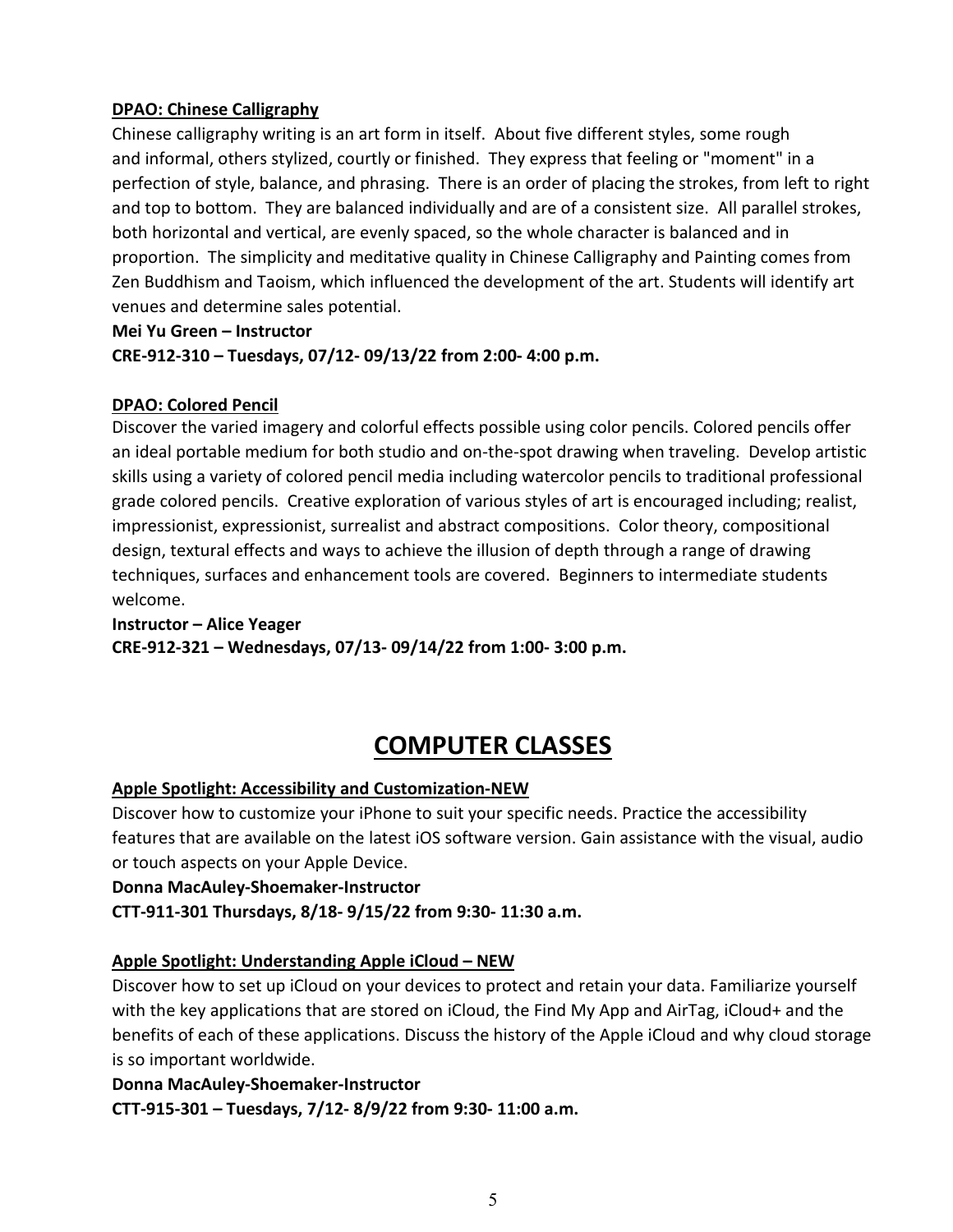# **Apple Spotlight: Notes for iPhone and iPad**

Using Notes on an Apple device is an effective way to create outstanding documents or a grocery list. Discover how to sync your notes with all your devices, or just for your one device.Create notes instantly using Siri.

#### **Donna MacAuley-Shoemaker-Instructor**

**CTT-910-301 – Thursdays, 7/14- 8/11/22 from 10:00- 11:30 a.m.**

#### **Apple Spotlight: Settings for iPhone and iPad-NEW**

Proper set-up on your Apple iPhone or iPad will help to save battery life, implement navigation, notifications, and privacy features. Become familiar with settings to assure you get the most out of your iPhone and/or iPad including set up for accessibility features. Discover how to check on your device storage as well as your iCloud storage, and tweak settings to your preference.

#### **Donna MacAuley-Shoemaker**

#### **CTT-914-301 – Thursdays, 8/18- 9/15/22 from 12:00- 1:30 p.m.**

#### **Apple Watch: From Novice to Pro**

Examine the many uses for the Apple Watch. Discover how to connect with your Apple iPhone, receive text messages, utilize a health exercise app, read email, and notify chosen contacts and 911 in an emergency. Experience hands-on practice with the many Apple Watch applications.

#### **Donna MacAuley-Shoemaker-Instructor**

**CPT-998-301 – Tuesdays, 8/16- 9/27/22 from 9:30- 11:30 a.m.**

#### **Google Tools Deep Dive-NEW**

Build upon your knowledge of Google Workspace tools including Google Drive, Google Docs and Google Slides. Take a deep dive in how to further utilize these tools. Explore additional Google Tools such as Google Sites, Google Forms, Google Drawing, Google Sheets and more.

#### **Carmella Doty- Instructor**

**CTT-916-301 – Fridays, 7/15- 9/2/22 from 9:30- 11:30 a.m.** 

#### **Intro to MAC Computers**

Examine the features and functionality of the MAC computer and Apple's MacOS. Explore basic settings, the menu bar and dock, folders, managing iPhoto's, calendars, email set up and text messaging.

#### **Beni Davis-Instructor**

**CPT-993-301 – Tuesdays, 7/12- 8/30/22 from 1:00- 3:00 p.m.**

#### **iPad Basics**

Learn how to use the iPad and its various features. Discover how to navigate the multi-touch interface; set up an email account; type with the onscreen keyboard; set up and maintain contacts; and practice using FaceTime video calling.

# **Judye Jarema-Instructor CPT-975-301 – Mondays, 7/11- 8/29/22 from 10:30 a.m.- 12:30 p.m.**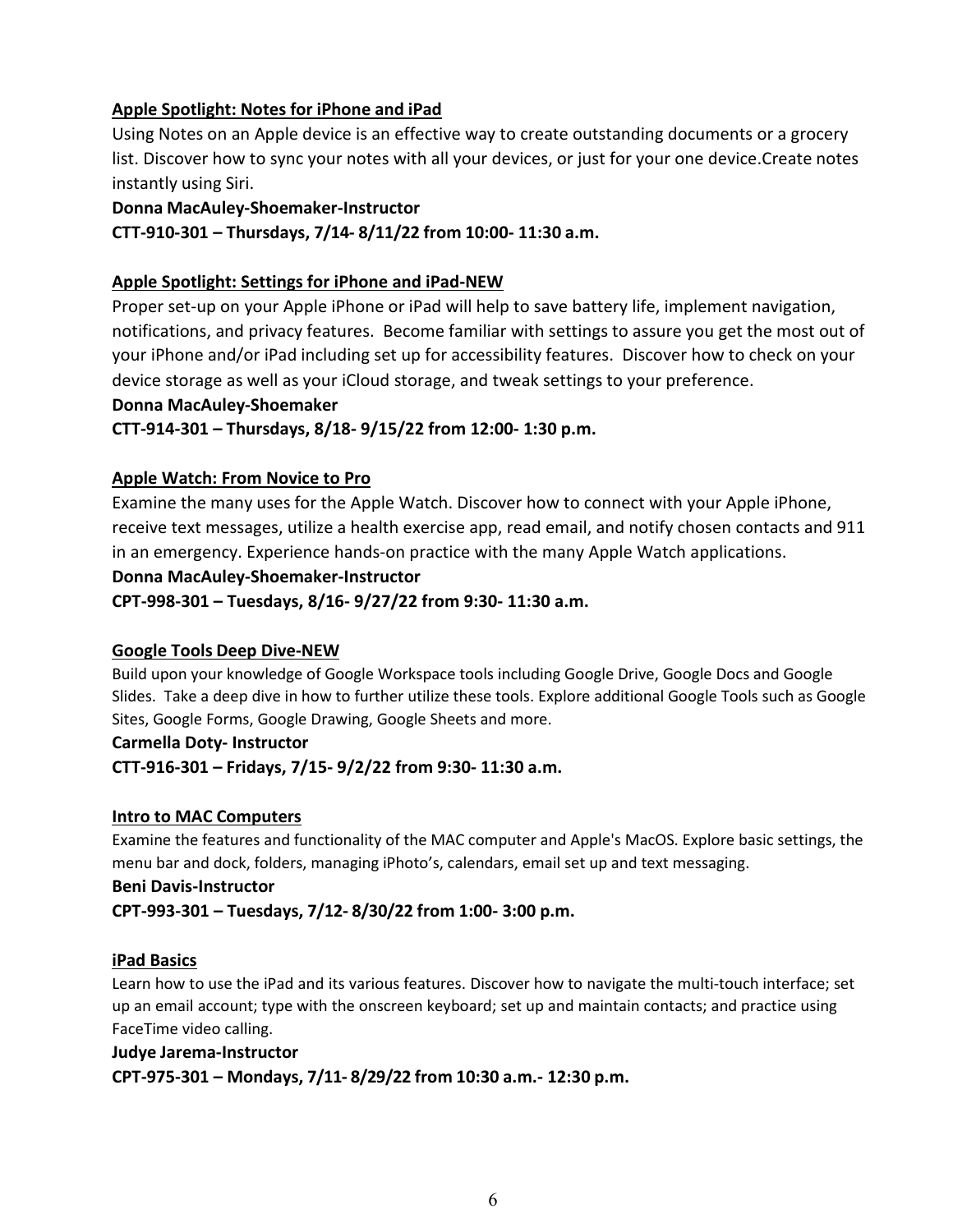## **iPhone Intermediate**

Go beyond the iPhone basics course and get ready to use the capabilities and functions of theiPhone to improve productivity.

**Donna MacAuley-Shoemaker- Instructor CPT-991-302 – Tuesdays, 7/12- 8/30/22 from 12:30- 2:30 p.m. Beni Davis- Instructor CPT-991-301 – Tuesdays, 7/12- 8/30/22 from 11:30 a.m.- 1:00 p.m.**

# **Online Travel Planning & Safety-NEW**

Explore various travel sites and the best practices for using them. Discover methods to stay safe online and learn how to safely book travel arrangements and create a well-planned itinerary. **Angela Greene – Instructor**

**CTT-903-301 – Wednesdays, 7/13- 9/14/22 from 1:00- 2:30 p.m.**

# **Sharing Videos with a Mobile Device: You Tube-NEW**

Examine the many benefits of using the YouTube App. Discover how to create videos with a mobile device and upload to a personalized YouTube channel to share with friends, family and colleagues. This class will allow users to share their YouTube videos with the public or to select viewers.

#### **Carmella Doty-Instructor**

**CTT-912-301 – Fridays, 7/15- 8/19/22 from 12:00- 2:00 p.m.**

# **Windows 10 Basics**

Discover the new features offered by the Windows 10 operating system. Explore the security measures, navigation strategies, importing and sharing techniques for photos and documents,and the safe downloading and installation of applications.

#### **Angela Greene - Instructor**

**CPT-988-301 – Wednesdays, 7/13- 9/14/22 from 10:00- 11:30 a.m.**

# **HEALTH & SCIENCE**

# <span id="page-6-0"></span>**Healing Arts & Sciences**

A range of healing arts topics will be covered including: terms such as complementary, alternative, holistic, wellness and mind-body medicine; self-healing practices of mindfulness meditation, journaling, intuitive and creative arts; subtle energy healing methods including hands healing, acupuncture, bodywork, Yoga, Tai Chi and Qigong; medicinal homeopathy, herbs and essential oils; health foods and nutritional supplements.

#### **Alice Yeager - Instructor**

**HTH-902-303 – Tuesdays, 7/12- 9/13/22 from 1:00- 3:00 p.m.**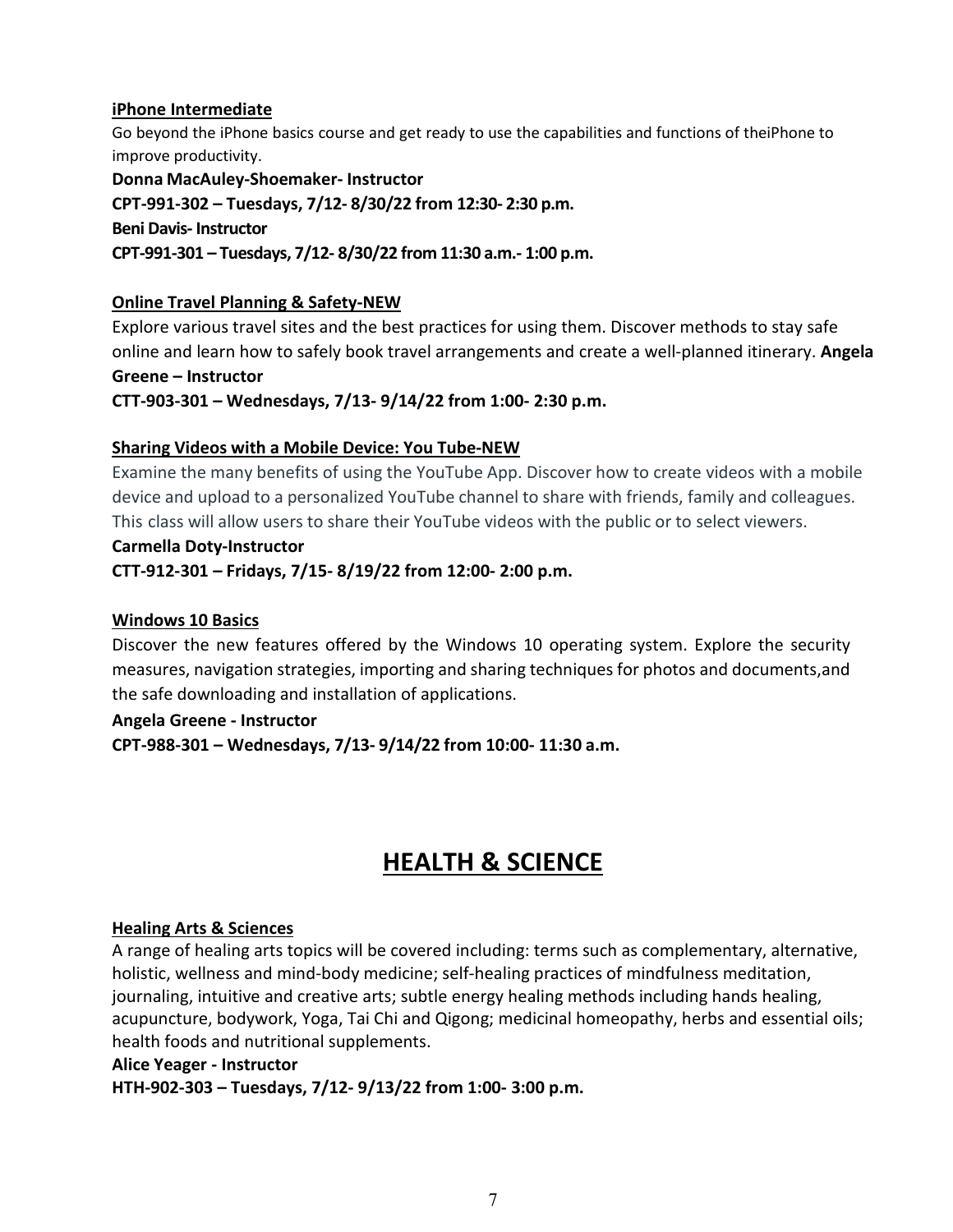# **HISTORY**

# <span id="page-7-0"></span>**Post-Cold War Strategy**

Examine international relations in the post-Cold War Era, including the key events and issues of 1991 to 2022.

#### **Kenneth Forest – Instructor**

# **HRY-992-301 – Sundays, 7/10- 9/25/22 from 11:00 a.m.- 1:00 p.m.**

# **Women Who Changed the World**

Examine the lives of influential women who have shaped the world in the areas of science, sports, the arts, public service and government. Explore how, as champions of their causes, these women positively influenced the welfare and conditions of humanity.

# **Janet Cogliano - Instructor**

**HRY-990-301 – Wednesdays, 7/13- 9/14/22 from 1:00- 3:00 p.m.** 

# **American Legends and Icons**

Examine notable people considered legends and icons that made America what it is today. Explore the lives and achievements of these legends and icons. Examine and evaluate their impact and legacy on American history.

**Patrick Heline – Instructor**

**HRY-920-301 – Fridays, 7/15- 9/23/22 from 10:00- 11:30 a.m.**

# **History of the US First Ladies**

Examine and discuss the lives of America's Presidential wives throughout history. Students will review the early years, education, social status, careers before the White House, and life after the White House. Examine the First Ladies years in the White House and their impact on their husband's presidency and on American society and culture overall.

# **Patrick Heline – Instructor**

**HST-990-301 – Tuesdays, 7/26- 9/13/22 from 10:00 a.m.- 12:00 p.m.** 

# **The Gilded Age**

Discover how the Astors and Vanderbilts attained wealth and power, how the rules of etiquette generated but controlled Gilded Age society, and how this society's overspending lifestyle adversely affected the general populace.

# **JoAnn Rich – Instructor**

**HRY-970-301 – Wednesdays, 7/13- 8/31/22 from 10:00 a.m.- 12:00 p.m.**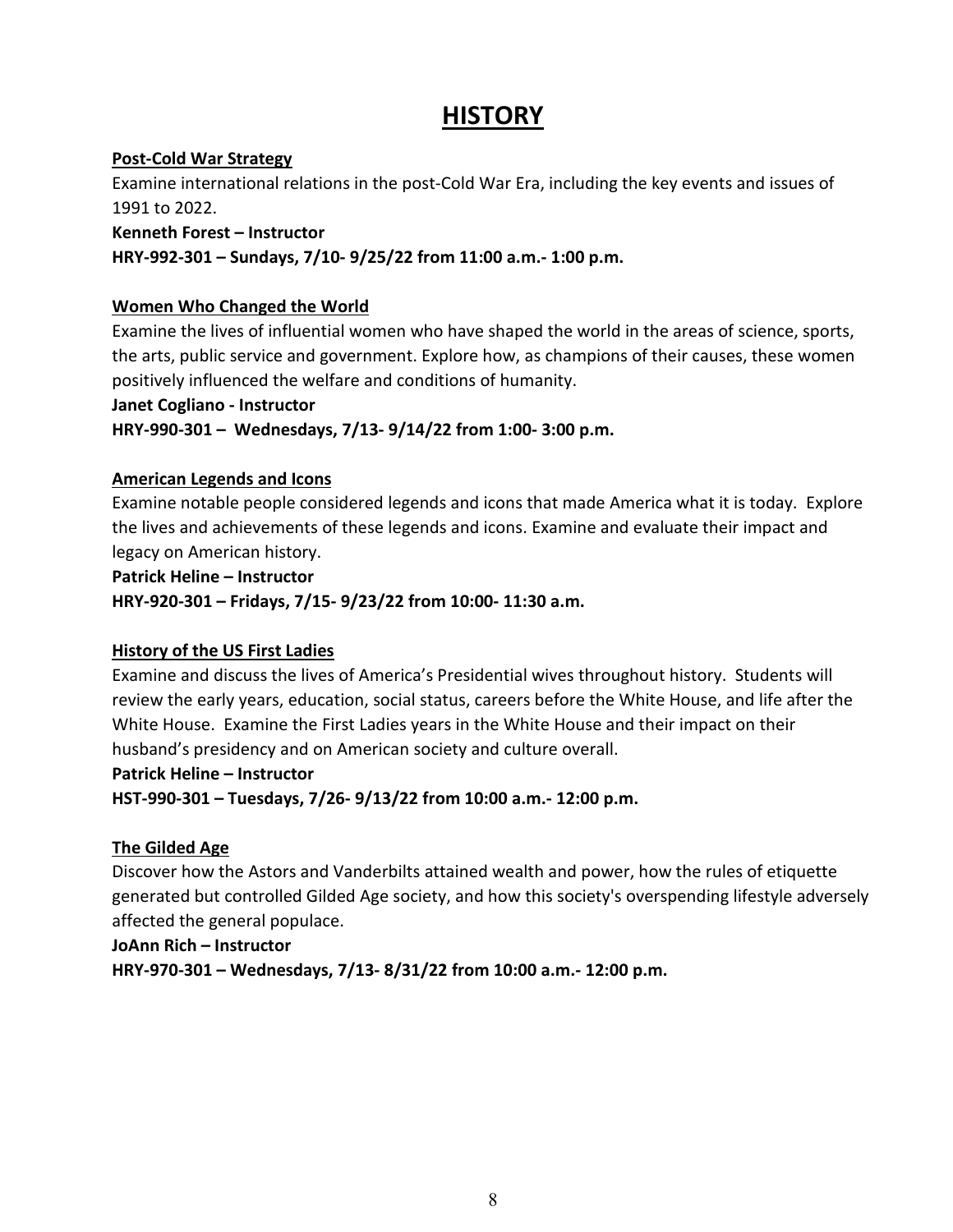# **MUSIC**

# <span id="page-8-0"></span>**Fundamentals of Music**

This course provides a brief history of the ukulele, the fundamentals of basic music theory, forms of notation, chord chart reading, major scales, music history with related information about performers, song writers, and the basics of a variety of genres while learning to play the ukulele.

#### **Ray Forton – Instructor MUC-906-301 – Mondays, 07/11- 09/19/22 from 10:30 a.m.- 12:00 p.m.**

# **World of Opera**

This course provides instruction on the world of opera from its beginning through its' infancy in the  $17<sup>th</sup>$  century to the heights in the  $18<sup>th</sup>$ ,  $19<sup>th</sup>$  and  $20<sup>th</sup>$  centuries. Classes feature the most celebrated vocal artists from the late twentieth century to modern times. Their voices bring to life the musical genius of classical and modern composers. The class will focus on Verismo opera that flourished in the last decade of the 19th century.

**M A Cashman – Instructor**

**MUC-904-302 – Mondays, 07/11- 09/19/22 from 1:00- 3:00 p.m.**

# **PERSONAL ENRICHMENT**

# <span id="page-8-1"></span>**Basic Gardening**

Learn what makes "right plant, right place" principals work in your garden. Discover how to choose, grow and multiply the plants in your garden. Discuss how to build healthy soil for perennials, trees, shrubs, and vegetables and identify proper techniques for mulching, pruning, watering and maintenance of a thriving landscape. Native plants as well as ornamentals will be discussed.

# **Kim Forry – Instructor**

**HOR-902-301 – Tuesdays, 7/12- 8/30/22 from 10:00- 11:00 a.m.**

# **Beautiful Gardens**

Explore the 15 Most Beautiful Gardens in the World [Part 2]. Examine the history, scope of plants, design and uniqueness of these gardens.

**Janet Cogliano – Instructor**

**HRY-908-301 – Tuesdays, 7/12- 9/13/22 from 9:00- 11:00 a.m.**

# **Gardening: Beyond the Basics**

Build upon basic gardening skills to identify ornamental and native plants for propagation as well as indoor seed starting. Learn specific techniques for pruning of trees, shrubs, and perennials. Discuss soil building, watering, mulching and year-round care of your landscape. **Kim Forry – Instructor HOR-903-301 – Wednesdays, 7/13- 8/31/22 from 10:00- 11:00 a.m.**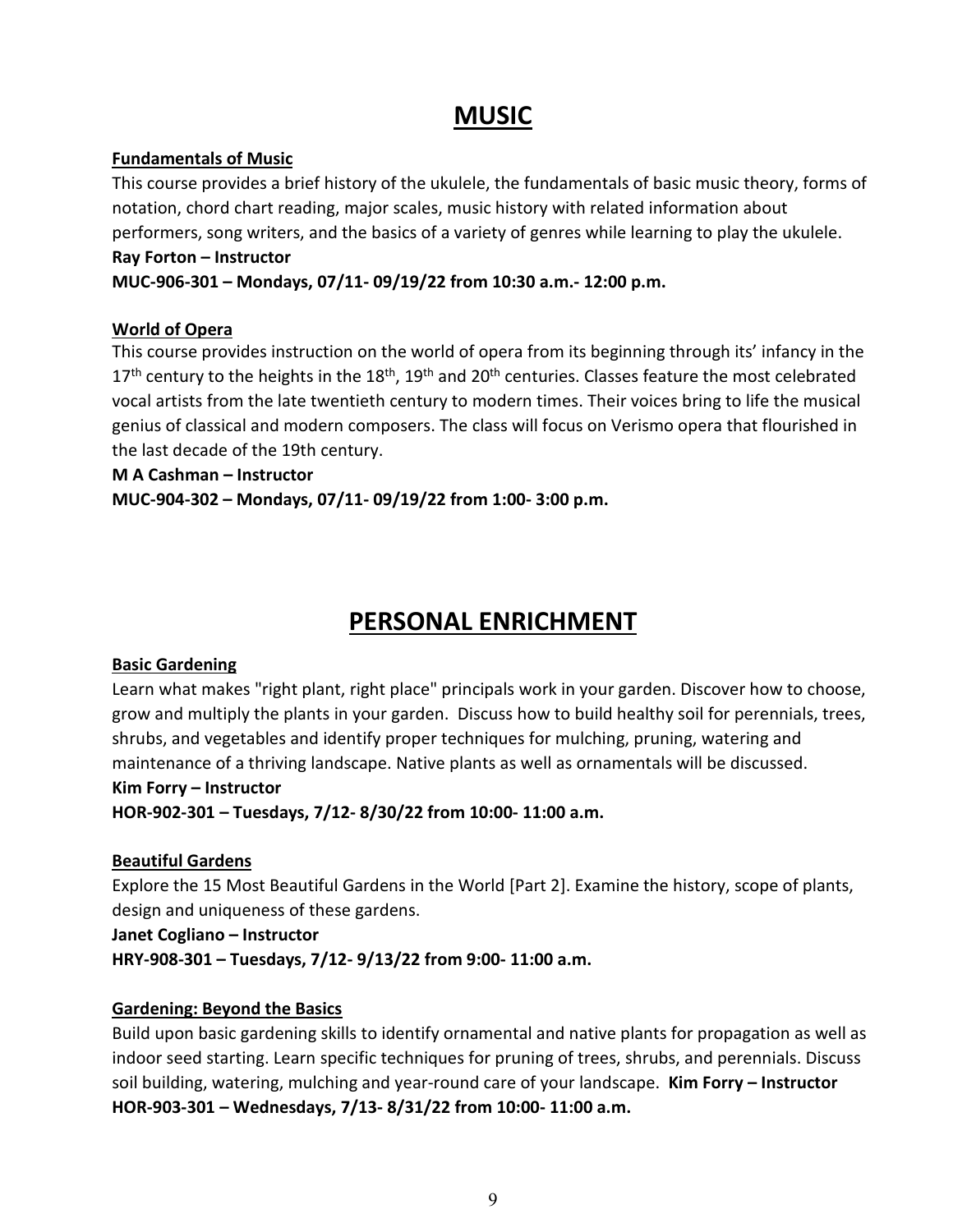## **Humor, Laughter and Health**

Discover how laughter, humor and playfulness affect physical, mental and emotional well-being; increase blood circulation and muscle relaxation; and improve immune system response while decreasing stress hormones. Learn to enliven your brain, enhance your creativity, and improve your memory while having fun with others in the class.

#### **Beverly Eanes - Instructor**

**ENC-993-301 – Tuesdays, 7/12 -8/30/22 from 11:00 a.m.- 1:00 p.m.** 

#### **Foreign Cultures In-Focus**

This course will explore the cultures of the Middle East through documentary films which we will watch and discuss.

**Rebecca Bene - Instructor**

**LGA-930-301 – Fridays, 7/15- 8/5/22 from 12:00- 4:00 p.m. (15-minute break included).**

# **PHOTOGRAPHY**

#### <span id="page-9-0"></span>**Smartphone Photography**

Explore technical and creative aspects of smartphone photography. Use compositional techniques and photo-editing applications to enhance images in post-processing. Familiarity with the student's smartphone camera controls is recommended. (Note: Smartphone videography will be touched upon, but not covered in depth).

**Chris Edwards – Instructor**

**PHO-921-301 – Mondays, 7/11- 8/22/22 from 1:00- 2:30 p.m.** 

# **Smartphone Photography**

Explore technical and creative aspects of smartphone photography. Use compositional techniques and photo-editing applications to enhance images in post-processing. Familiarity with the student's smartphone camera controls is recommended. (Note: Smartphone videography will be touched upon, but not covered in depth).

**Chris Edwards – Instructor**

**PHO-921-302 – Wednesdays, 7/13- 8/24/22 from 10:30 a.m.- 12:00 p.m.**

# **Intermediate Digital Photography**

Examine the technical aspects of digital photography at the intermediate level. Familiarity with camera controls is suggested. Explore the use of depth of field and different types of light and color balance in portraits to enhance photography. Increase basic skills to advance knowledge of techniques to improve photography.

#### **Robert Hendry – Instructor**

**PHO-920-301 – Mondays, 7/11- 9/19/22 from 1:00- 3:00 p.m.**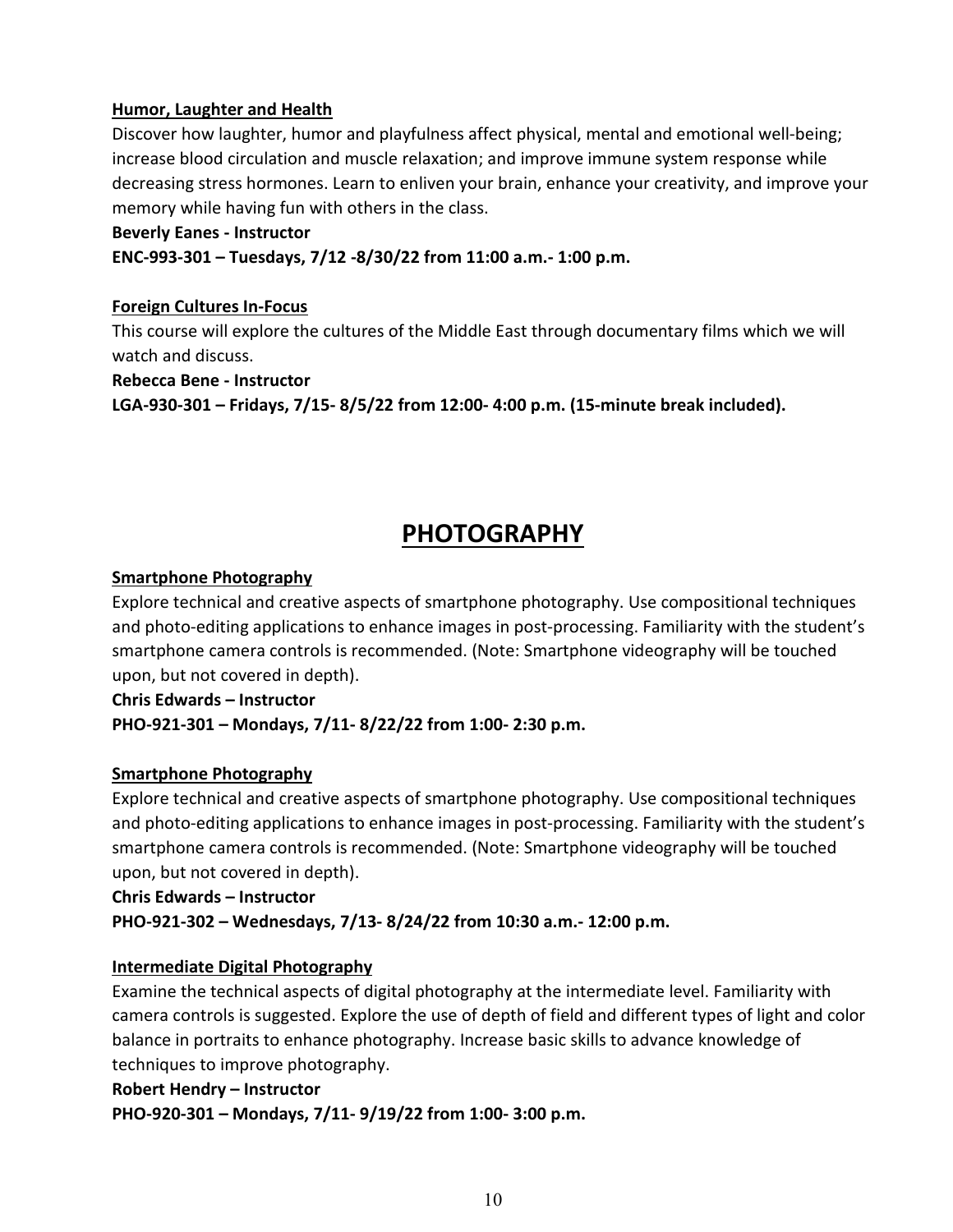#### **Adobe Lightroom**

This course on Adobe's "Lightroom Classic" covers the very popular desktop program for photographers. It's for those with many photographs that could be outstanding with a little improvement, and who need to quickly locate and show certain ones. Students will explore more basic capabilities than ever, as well as the latest features. They will learn the best tools for a consistent, rapid workflow from camera to high-quality output. Topics include processing, organizing, editing, printing, slideshows, books, archiving, and synchronizing cellphone photos with the desktop. The class is for beginners and those experienced users who want to get updated. **Don Dement-Instructor**

**PHO-916-301 – Wednesdays, 7/13- 8/31/22 from 10:00 a.m.- 12:30 p.m.** 

# **WORLD LANGUAGE**

#### <span id="page-10-0"></span>**Conversational Sign Language**

This course is a brief introduction to the history of American Sign Language and the establishment of Gallaudet. Course will introduce commonly used hand formations, manual alphabet, fingerspelling, with basic everyday survival and emergency vocabulary.

#### **Peggy Bruce- Instructor**

**SLG-900-301 – Thursdays, 7/14- 9/15/22 from 1:00- 2:30 p.m.** 

#### **Conversational Sign Language: Level 2 – NEW**

Build upon your Conversational Sign Language skills. Review and expand the phrases and vocabulary you have mastered in ASL. Practice signing in a small group setting as you learn to appreciate deaf history and culture.

#### **Peggy Bruce-Instructor**

**SLG-903-301 – Thursdays, 7/14- 9/15/22 from 11:30a.m.- 1:00 p.m.** 

#### **Beginning French**

Learning basic elements of grammar, reading pronunciation and writing. Engage in simple listening comprehension and speak in short sentences in French. Actively participate in language-immersion to develop comprehension and fluency.

#### **Edite Torres – Instructor**

**LGA-903-301 – Tuesdays, 7/12- 9/13/22 from 2:00- 3:30 p.m.**

#### **Beginning French II**

Learning basic elements of grammar, reading pronunciation and writing. Building confidence by engaging in listening comprehension and speaking in more complex dialogues in French. Actively participating in language-immersion to increase both comprehension and fluency.

#### **Edite Torres- Instructor**

**LGA-920-301 – Mondays, 7/11- 9/19/22 from 10:30 a.m.- 12:00 p.m.**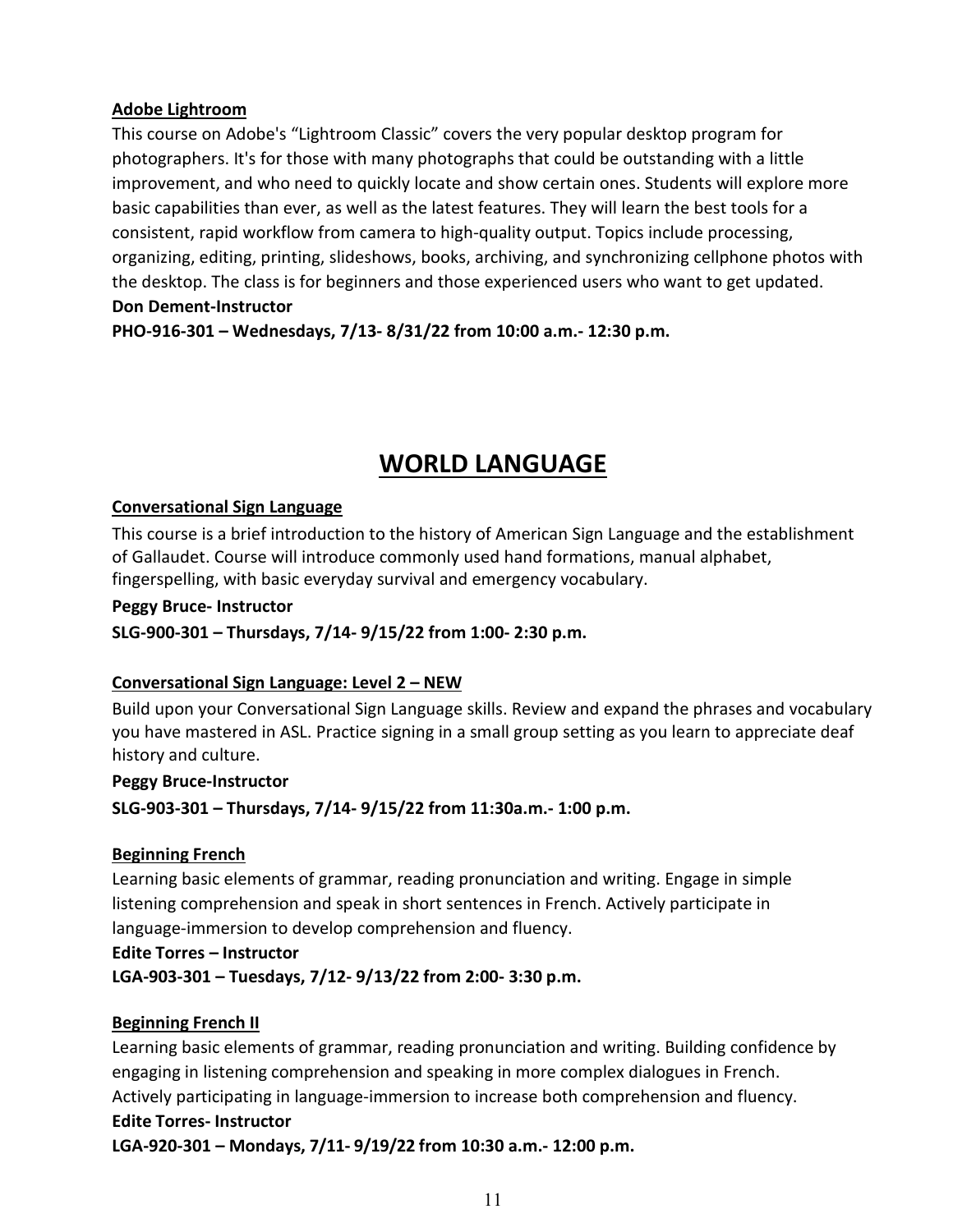## **Intermediate French**

Solidifying grammar and building vocabulary for more complex reading and writing. Engaging in more advanced listening comprehension and speaking to better understand different aspects of the French culture. Actively participating in language-immersion for more advanced comprehension and fluency.

#### **Edite Torres – Instructor**

**LGA-914-302 – Thursdays, 7/14- 9/15/22 from 10:30 a.m.- 12:00 p.m.**

#### **Intermediate French**

This course is an advanced beginner to intermediate level class that seeks to deepen spoken and written skills as well as develop an understanding of French culture. This class will continue an overview of French History and students are introduced to reading articles and viewing videos to develop their understanding of current cultural and societal issues. To that end, 2 books are used "Intermediate French Grammar" by Eliane Kurbegov and "French Reading and Comprehension" by Annie Hemingway. Students are expected to complete homework weekly and hold basic conversations as well as begin to express opinions and thoughts about the videos and their readings.

Presentations are also expected.

**Nathalie Davis-Haslbeck – Instructor LGA-914-301 – Wednesdays, 7/13- 9/21/22 (no class 9/7) from 10:00- 11:30 a.m.**

#### **French Language, Customs, and Literature**

This course seeks to develop spoken and written skills as well as increase the student's knowledge of French culture and history. This course is an intermediate to lower advance class working on grammar, as well as reading a short novel ordered by the instructor. The grammar book used is "Grammaire Progressive du Francais" Niveau avance by Michele Boulares et Jean-Louis Frerot. Students are expected to be able to do presentations in French and to hold conversations as well as express their thoughts and opinions. Current events and French History are discussed to enrich one's understanding of the novel. Weekly homework is assigned.

#### **Nathalie Davis-Haslbeck – Instructor**

**LGA-923-301 – Fridays, 7/15- 9/23/22 (no class 9/2 & 9/9) from 9:00- 10:30 a.m.**

# **French Listening and Comprehension – NEW**

Fully immerse in listening to dialogues of day-to-day life experiences and activities in francophone countries. Develop conversational skills for daily situations related to basic travel. Build upon oral comprehension of French idiomatic expressions and use them in an appropriate context.

#### **Edite Torres – Instructor**

**LGA-934-301 – Mondays, 7/11- 9/19/22 (No class 9/5) from 3:00- 4:30 p.m.**

# **Beginning Italian**

Examine and recite basic Italian grammar, vocabulary, and verb conjugations used in daily conversation. Discuss Italian culture and history.

#### **Richard Paterniti- Instructor**

**LGA-902-301 – Wednesdays, 7/13- 9/14/22 from 10:00 a.m.- 12:00 p.m.**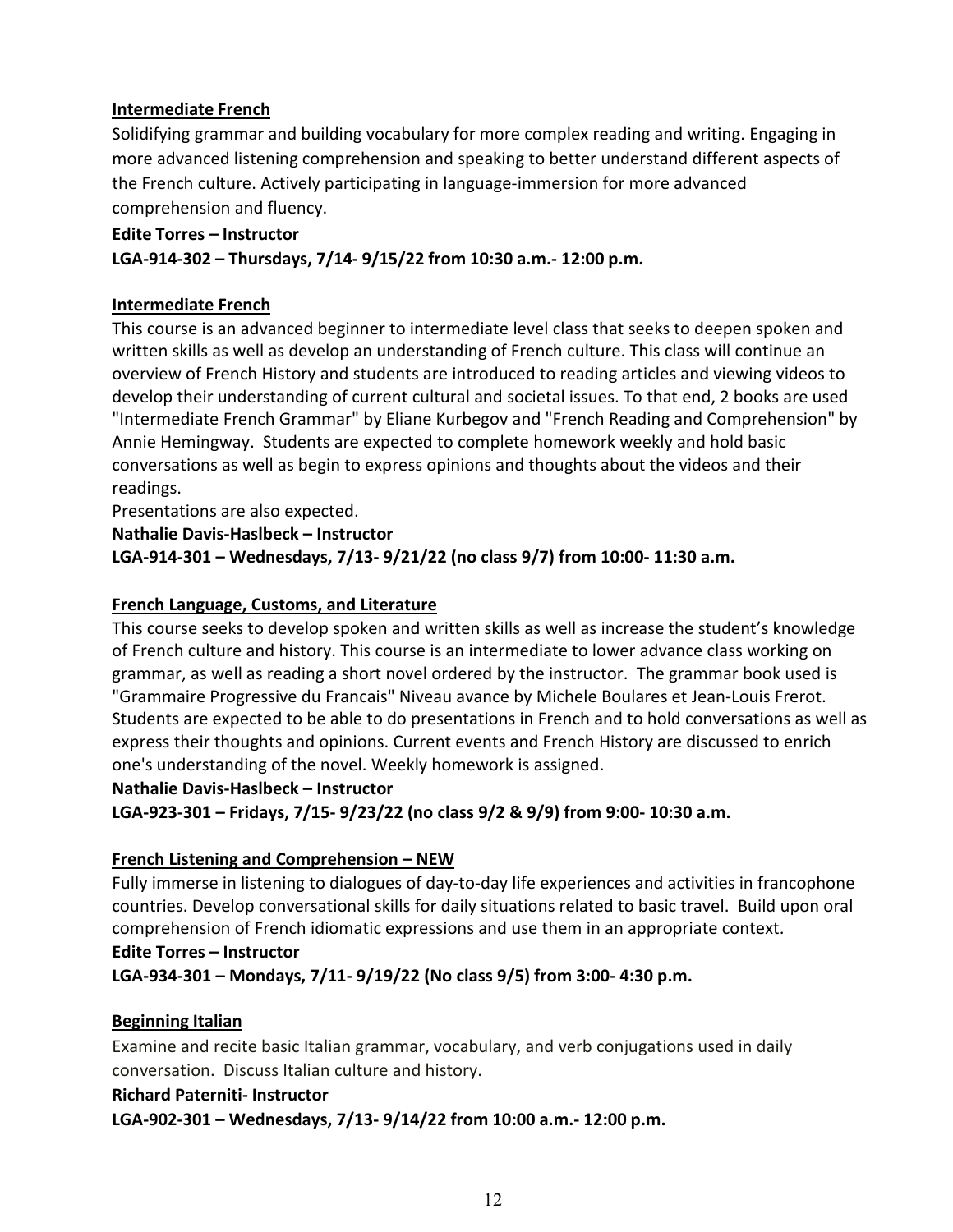# **Beginning Spanish**

Learn to read and write in Spanish. Learn basic Spanish grammar and pronunciation. Study regular verb conjugations in the present tense, and limited irregular verb forms. Become more familiar with Spanish and Latin American cultures and geography.

# **Beni Davis-Instructor LGE-967-301 – Fridays, 7/15- 9/16/22 from 11:00 a.m.- 1:00 p.m. Ingrid Jackson– Instructor LGE-967-302 – Mondays, 7/11- 9/19/22 from 9:00- 11:00 a.m.**

# **Intermediate Spanish**

Expand your knowledge of Spanish as you build vocabulary, study regular and irregular verbs in the present tense and practice speaking the language**.** 

**Ingrid Jackson– Instructor**

**LGE-969-301 – Thursdays, 7/14- 9/15/22 from 1:00- 3:00 p.m.**

#### **Spanish Conversation: Beginning – Intermediate-NEW**

Continue building on previously acquired Spanish language skills with an emphasis on increasing vocabulary, comprehension, and correct usage in spoken language. Classroom materials will focus on everyday situations and interaction with the instructor in a relaxing and fun atmosphere. **Ingrid Jackson– Instructor**

**LGA-933-301 – Wednesdays, 7/13- 9/14/22 from 10:00 a.m.- 12:00 p.m.**

# **WRITING/LITERATURE**

#### <span id="page-12-0"></span>**Autobiography Writing**

Discover your distinctive writing voice and record stories about your life through in-class exercises, writing assignments and class discussion. Learn techniques to release memories, get started writing, develop compelling true stories, revise, and research.

**Susan Moger – Instructor**

**LGE-956-301 – Tuesdays, 7/12- 8/30/22 from 10:00 a.m.- 12:00 p.m.** 

**LGE-956-302 – Thursdays, 7/14- 9/1/22 from 12:00-v2:00 p.m.**

#### **Creative Writing**

Both fiction and nonfiction writers benefit from applying creative writing techniques: hooking-the reader, characterization, setting, conflict, and satisfying endings. Through writing assignments, class discussions, and in-class exercises, you will advance your in-progress stories and discover new ones. **Susan Moger – Instructor**

**ENC-911-302 – Wednesdays, 7/13- 8/31/22 from 10:00 a.m.- 12:00 p.m.**

**Russian Literature** Examine 19th and 20th century Russian literary works. **Dean Bowers– Instructor ENG-904-301 – Fridays, 7/15- 9/16/22 from 11:00 a.m.- 12:30 p.m.**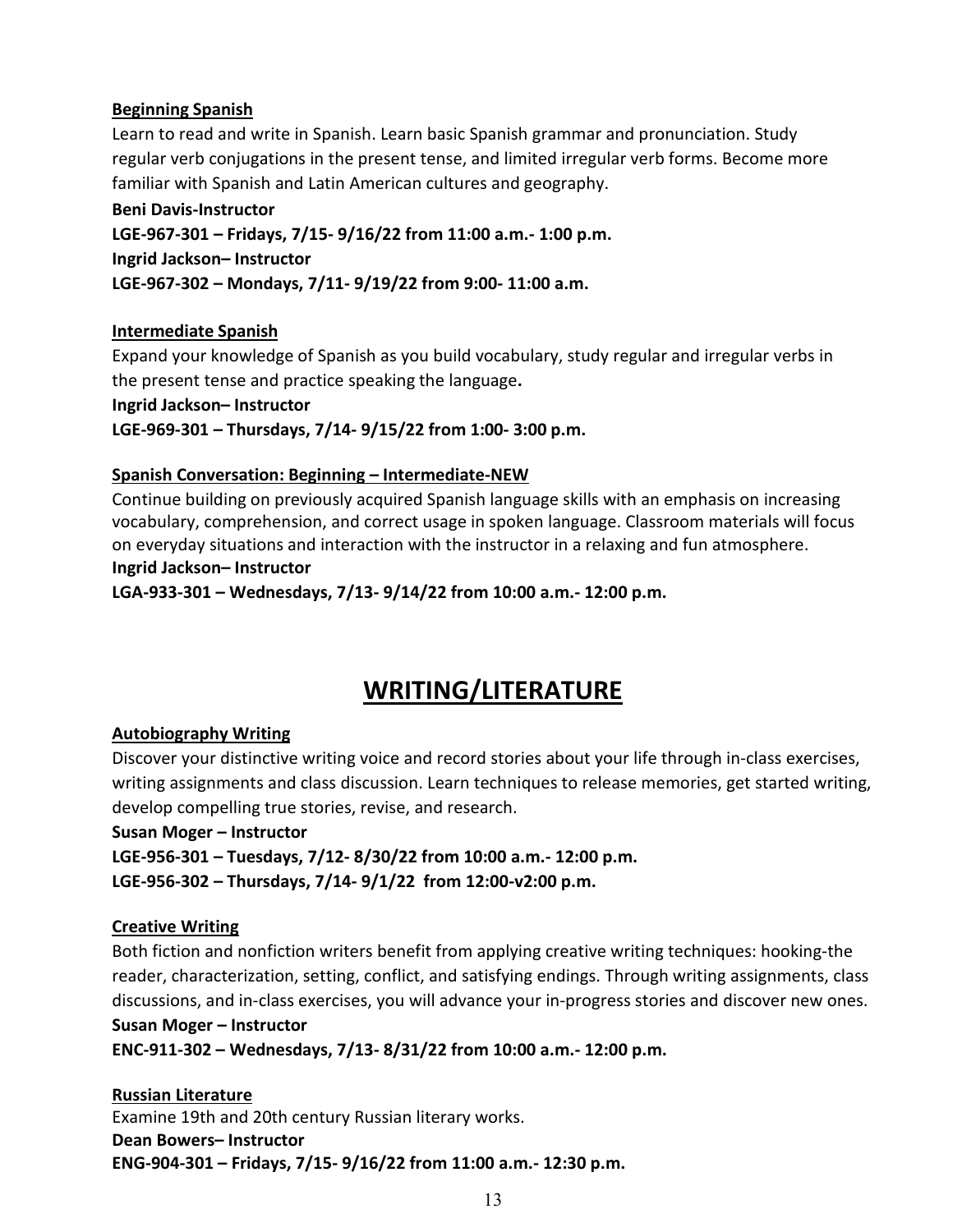# **FITNESS ONLINE COURSE DESCRIPTIONS**

# **CARDIO CONDITIONING**

# <span id="page-13-0"></span>**Cardiovascular Conditioning- Dance Fitness**

READY SET DANCE! Have fun while burning calories with easy to follow choreography. The playlist is a mixture of rhythms from all over the world. So you will dance a little bit of everything including salsa, merengue, samba, cumbia, soca, bachata, reggaeton, pop, hip-hop, oldies, and more. You don't need to have dance experience to join this international party! Just bring water and a towel, wear comfortable workout attire, and have a smile and positive energy.

#### **Beni Davis- Instructor**

**HTH-943-311 – Monday, 07/11- 09/19/22 from 11:30 a.m.- 12:30 p.m. HTH-943-309 – Wednesday, 07/13- 09/14/22 from 10:45- 11:45 a.m. HTH-943-308 – Friday, 07/15- 09/16/22 from 1:00- 2:00 p.m.**

# **Cardiovascular Conditioning- Aerobics**

Fabi will present you with an energetic, upbeat aerobics class that is sure to get your body moving. This is a great workout for students of most levels. You must be mobile enough to move easily forward, back, and side to side. Class begins with a 10-minute warm up, progress to 40 minutes of aerobic fun and finish with a 10-minute cool-down and stretch infused with smiles and laughs. Note: In the 10:15AM classes, Fabi also incorporates some weights work using dumbbells. Don't miss it! **Fabiola Forste- Instructor**

**HTH-943-31 – Mondays, 7/11- 9/12/22 from 8:30- 9:30 a.m. HTH-943-315 – Mondays, 7/11- 9/12/22 from 10:15- 11:15 a.m.** 

**HTH-943-313 – Wednesdays, 7/13- 9/14/22 from 8:30- 9:30 a.m.** 

**HTH-943-316 – Wednesdays, 7/13- 9/14/22 from 10:15- 11:15 a.m.** 

**HTH-943-314 – Fridays, 7/15- 9/16/22 from 8:30- 9:30 a.m.** 

**HTH-943-317 – Fridays, 7/15- 9/16/22 from 10:15- 11:15 a.m.** 

# **Cardiovascular Conditioning- Aerobic Dance**

Come try this fun dance fitness class for a whole-body workout for your health, heart and mind. The fitness class will start slow and gradually progress. Dance steps and movements will be taught and cued throughout the class. The class includes warm-up dances, several aerobic dances, a cooldown, weights and floor/chair stretches, followed by a recovery heart rate. This is a fitness class for the non-dancer where students work at their own level. The main idea is to have fun. Students must be able to stand, walk, move side to side, and get up and down off the floor on their own or with the assistance of a chair.

Suggested Equipment: hand weights or canned vegetables- use what you have at home! **Dottie Conway- Instructor**

**HTH-943-303 – Mondays, 7/11- 9/12/22 from 9:00- 10:00 a.m.** 

**HTH-943-304 – Wednesdays, 7/13- 9/14/22 from 9:00- 10:00 a.m.** 

**HTH-943-305 – Fridays, 7/15- 9/16/22 from 9:00- 10:00a.m.**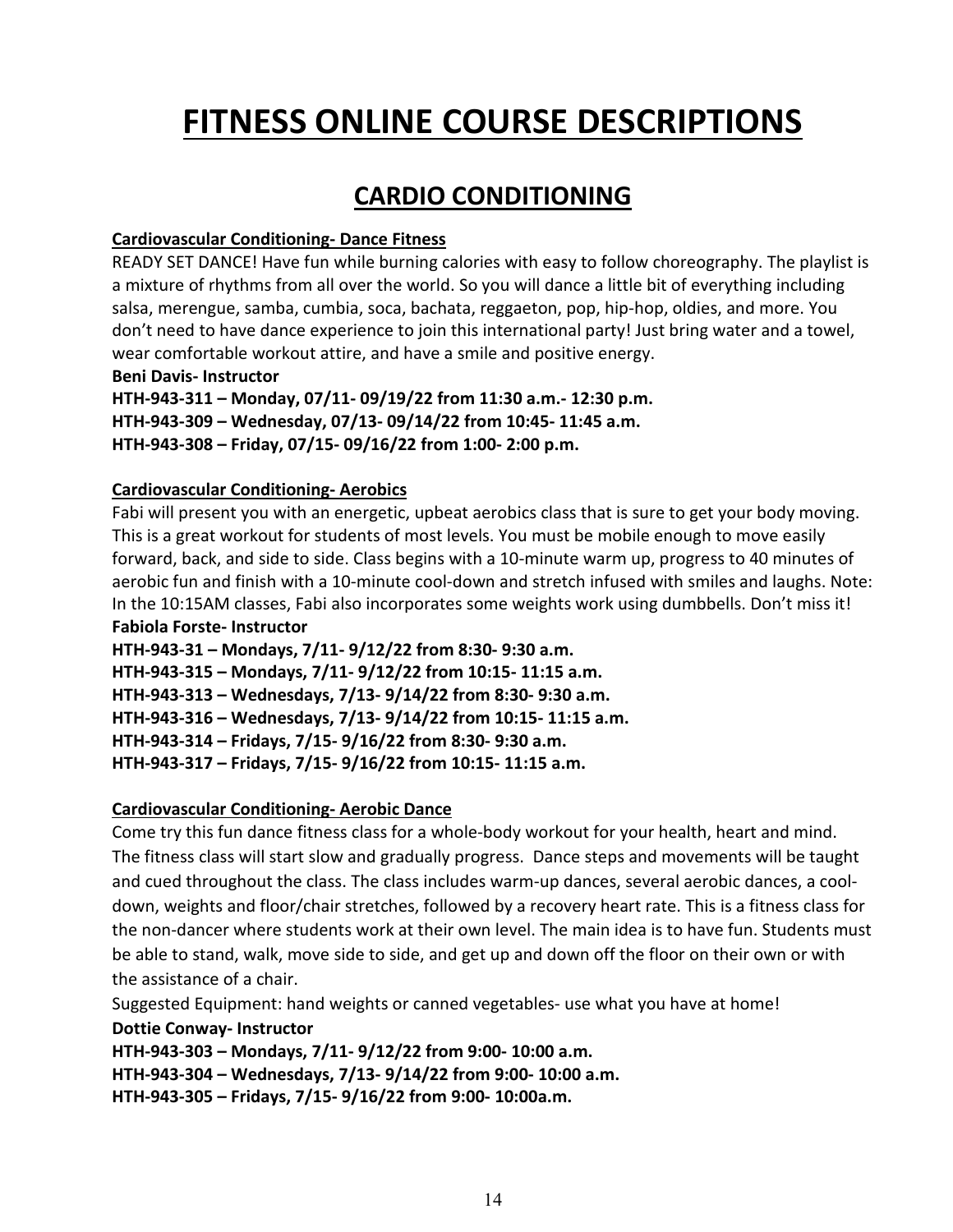# **Cardiovascular Conditioning- Zumba**

Join the Latin-inspired, easy to follow, feel it to the core, dance-fitness party! This is a fun dance fitness class that will get your heart pumping. Please expect around an hour class that incorporates Latin inspired music as well as other rhythms from around the world. This is a class where time will fly because of all the fun that you will have! No dance background is necessary. Steps are simple and fun and everyone will enjoy the class. Whether you are a new dancer or a seasoned dancer, this will be an invigorating and energetic class. "Ven bailas con nosotros!"

Suggested Equipment: dancing shoes, hand towel and lots of water!

**Mary Krause- Instructor**

**HTH-943 319 – Mondays, 7/11- 9/19/22 from 2:30- 3:30 p.m.** 

**HTH-943 320 – Fridays, 7/15- 9/16/22 from 8:30- 9:30 a.m. Beni Davis- Instructor**

**HTH-943 318 – Thursdays, 7/14- 9/15/22 from 2:30- 3:30 p.m.** 

# **DANCE CLASSES**

#### <span id="page-14-0"></span>**HLOA: Ballroom Dance**

Do you want to sharpen your dance skills, get in some exercise, and have some fun? Come join Carlos! This class will begin by teaching you the basics of ballroom dance. All levels are welcome and partners are encouraged but not necessary.

**Carlos Pabon – Instructor HTH-900-302 – Tuesdays, 07/12- 09/13/22 from 2:00- 3:45 p.m.**

# **HLOA: Ballroom Dance Intermediate**

If you want to practice your dance skills, get some exercise, and have fun, come and join this ballroom dance class.

**Carlos Pabon - Instructor HTH-903-310 – Wednesdays, 07/13- 09/14/22 from 11:15 a.m.- 12:15 p.m.**

#### **HLOA: Ballroom Dance Beginner**

If you want to practice your dance skills, get some exercise, and have fun, come and join this ballroom dance class.

**Gabriel Jimenez – Instructor HTH-903-306 – Mondays, 7/11- 9/19/22 from 6:30- 7:30 p.m.**

# **HLOA: Belly Dance for Exercise**

Belly dance celebrates every body type at every stage of life. It has been considered as one of the oldest forms of dance, having roots in all ancient cultures from the orient to India to the mid-East, and has been performed for other women during fertility rites or parties preparing a young woman for marriage. Gain strength and tone muscles by learning how to isolate movement in different parts of the body. Increase your flexibility all while having fun dancing to exotic musical rhythms! **Mei Yu Green – Instructor**

**HTH-903-302 – Thursdays, 07/14- 09/15/22 from 9:00- 10:00 a.m. HLOA: Latin Dance**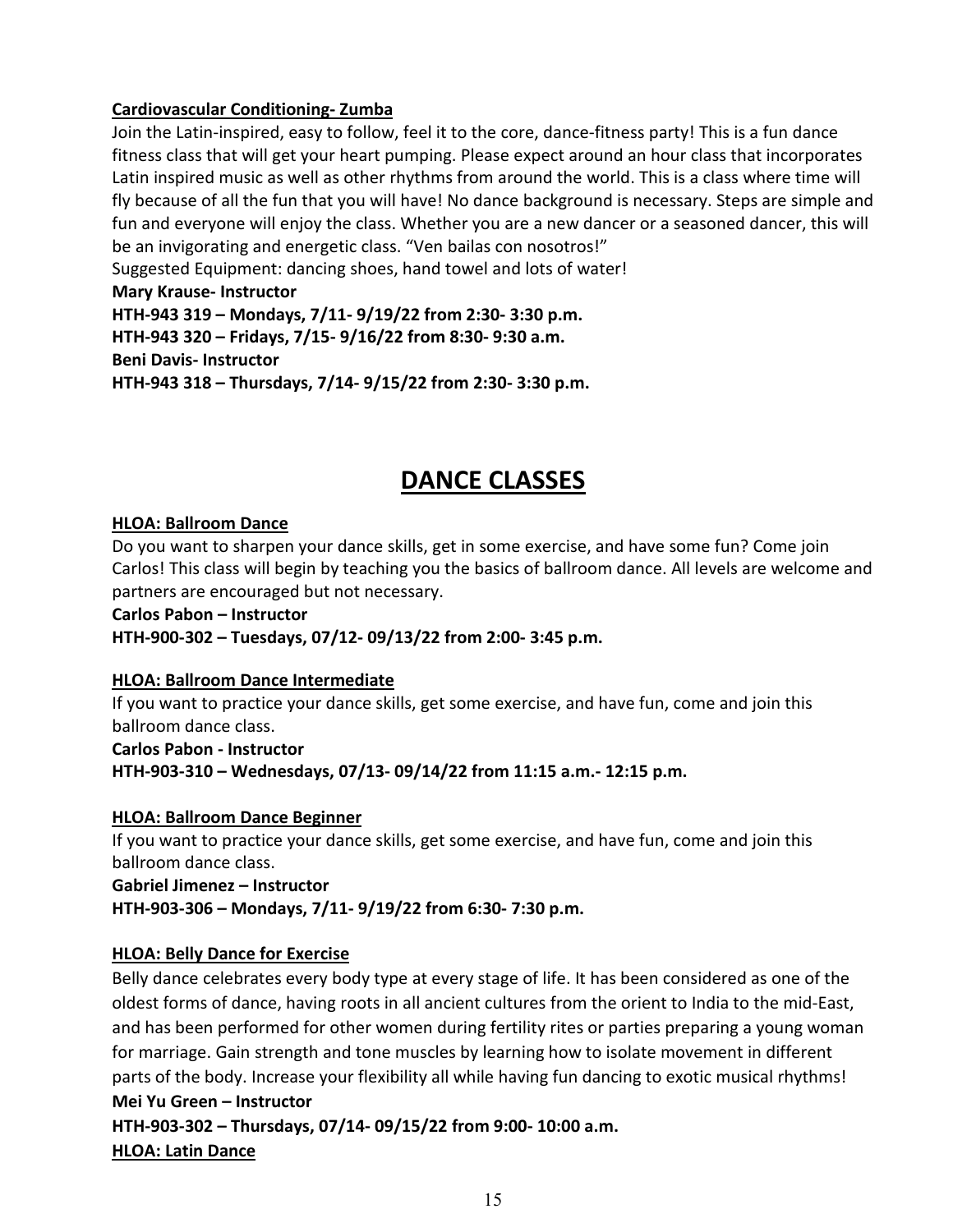This dance fitness class focuses on Latin rhythms such as salsa, merengue, cumbia, bachata, and more. In addition to Latin rhythms, participants will also dance to music from the 50's, 60's, 70's, and 80's. Choreography is simple and easy to follow combining traditional Latin dance and fitness moves for a total body workout.

# **Beni Davis- Instructor**

**HTH-904-302 – Sundays, 07/10- 09/18/22 from 9:45- 11:00 a.m. HTH-904-303 – Mondays, 07/11- 09/19/22 from 12:30- 1:45 p.m.** 

# **HLOA: Tap Dance**

Come learn fun tap dance routines. Learn a variety of skills and choreographed tap dances. Some tap experience is preferred. Tap dancing will help increase muscular strength, motor skills, cardiovascular conditioning and sharpen your memory

# **Vicki Smith – Instructor**

**HTH-901-303 – Wednesdays and Fridays, 07/13- 09/16/22 from 12:00- 1:30 p.m.**

# **HLOA: Tap Dance Beginner**

Come learn fun tap dance routines. Learn a variety of skills and choreographed tap dances. This class is geared toward beginners or those who need to relearn the basics. Tap dancing will help increase muscular strength, motor skills, cardiovascular conditioning and sharpen your memory. **Vicki Smith – Instructor**

**HTH-903-313 – Thursdays, 07/14- 09/15/22 from 10:30-11:30 a.m.**

# **HLOA: Jazz Dance**

Join us for jazz dancing, movement to fun music while learning creative moves, stretching, and flexibility. This is a fun filled class where you will explore the movement of the body to great music, creative movement, and jazz terminology. Dances are based on Broadway Jazz. Stretches to gain flexibility and isolations are a part of the one-hour class. It also incorporates basic ballet which adds to a great activity for balance, coordination, and putting cool moves together.

#### **Vicki Smith – Instructor**

**HTH-903-312 – Fridays, 07/15- 09/16/22 from 1:30- 2:30 p.m.**

# **FUNCTIONAL CONDITIONING**

# <span id="page-15-0"></span>**Functional Conditioning, I- Aerobics & Strength**

Come and experience a fun way to learn safe and effective muscular endurance training techniques. Angela will help you learn to improve balance, flexibility, mobility, and cardiovascular health using resistance training, stretching, and low impact aerobics set to music. Light hand weights may be used to enhance sense of rhythm and coordination. Options for hand weights may include filled water bottles or soup cans.

# **Sandra Infante Ludlum (Monday and Friday) – Instructor**

# **Mary Krause (Wednesdays)- Instructor**

**HTH-925-303 – Monday, Wednesday & Friday, 7/11- 9/19/22 from 10:00- 11:00 a.m.**

# **Functional Conditioning II- Aerobics & Strength**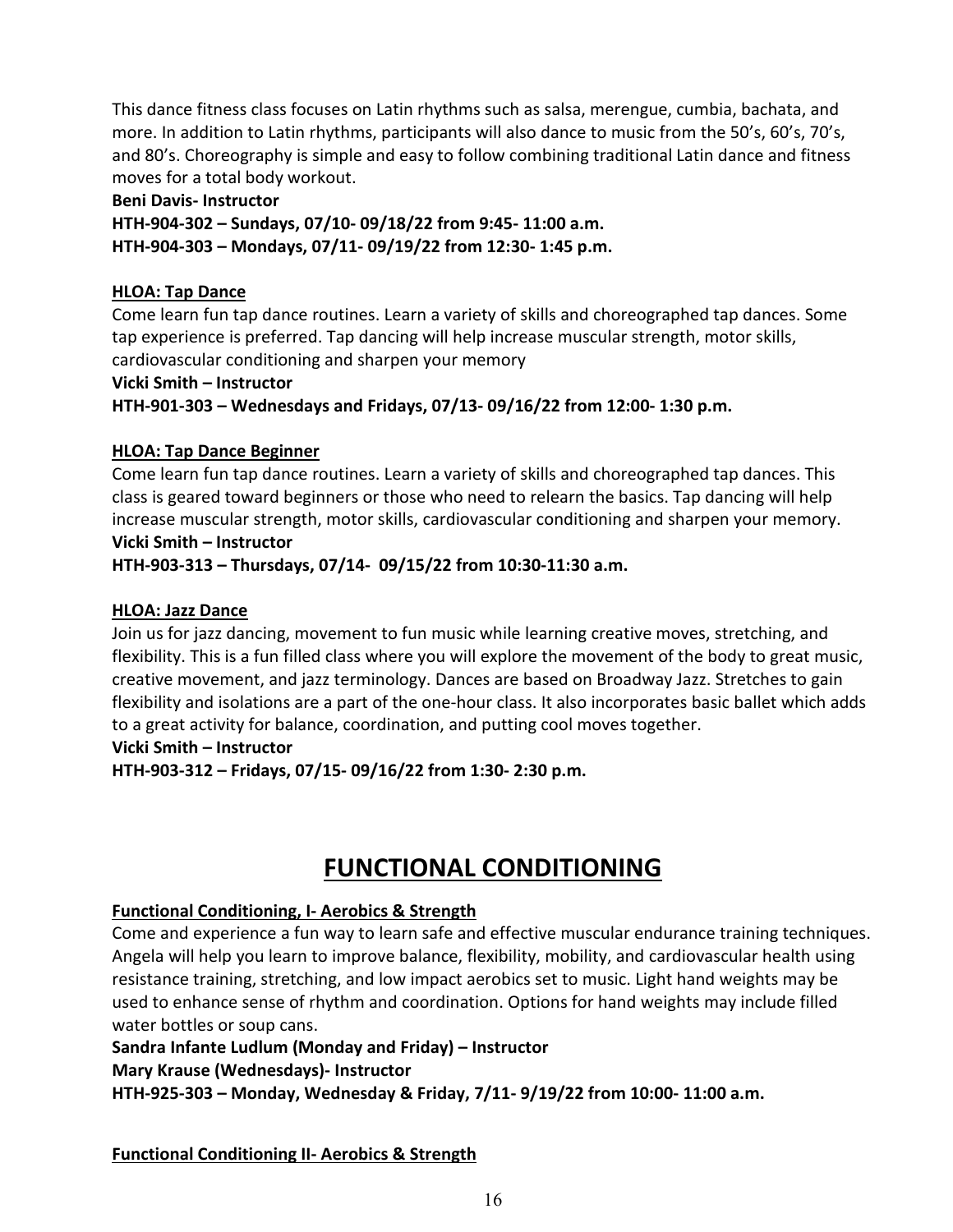Upbeat cardio to get the blood flowing and warm the muscles. We move into body stretches, elongating the muscles, ligaments, tendons and the spine. We focus on correct posture, by lifting the body via the sternum and crown of the head. Keeping the body upright is important for correcting posture, avoiding falls, and maintaining good balance. We incorporate light hand weights and chair routines into the workout to strengthen the upper and lower body. No two workouts are the same, all set to great music! Suggested Equipment: light hand weights, chair

#### **Adrienne Collins- Instructor**

#### **HTH-926 301 – Tuesday & Thursdays, 7/12- 9/15/2022 from 12:00- 1:00 p.m.**

#### **Functional Conditioning 3- Aerobics & Strength**

This class starts with dancing for cardio! We do a variety of movements, with the arms, shoulders, hips to warm the body. We then move into strict movements, using good form, practicing focus and discipline, maintaining good form through the workout. This engages the core muscles by holding good posture and form. Lower and upper body routines include hand weights and the chair; doing front, side and rear leg raises to tone the leg muscles. No two workouts are ever the same, so you'll never get bored! All routines to great music!

Suggested Equipment: hand weights, chair

**Adrienne Collins- Instructor**

#### **HTH-945-309 – Thursdays, 7/14- 9/15/22 from 8:30- 9:30 a.m.**

#### **Functional Conditioning III- Aerobics & Strength**

We slow down a bit, still maintaining good form and posture doing deep stretches and core exercises. We focus on strengthening the lumbar region of the back, and do sitting and standing chair workouts. These exercises show you how to use core strength for raising out of your chair and lowering back into the chair as opposed to leaning forward when rising out of your chair. The exercises also teach you how to avoid using your lower back muscles incorrectly, and how what muscles to use correctly for that movement. All workout sessions are different, so you are never bored with the same routine!

Suggested Equipment: hand weights (light and heavy), chair

#### **Adrienne Collins- Instructor**

#### **HTH-945-310 – Fridays, 7/15- 9/16/22 from 11:00 a.m.- Noon**

#### **Functional Conditioning II- Aerobics & Strength**

All levels of fitness welcome. This class has aerobic, weight training and stretching. **Heterrsa Nuiriankh- Instructor HTH-926-308 – Tuesday & Thursdays, 7/12- 9/15/22 from 9:30- 10:30 a.m.** 

#### **Functional Conditioning 3- Aerobics/ Strength**

This functional conditioning class focuses on strength, mobility, balance and agility. It is designed to improve movement patterns and functional strength. Many exercises can be modified or given a more challenging option. Suggested Equipment: Hand weights, resistance bands, playground ball, mat

**Susan Campana- Instructor HTH-945 304 – Fridays, 7/15- 9/16/22 from 9:00- 10:00 a.m.** 

**Functional Conditioning 3- Aerobics/ Strength**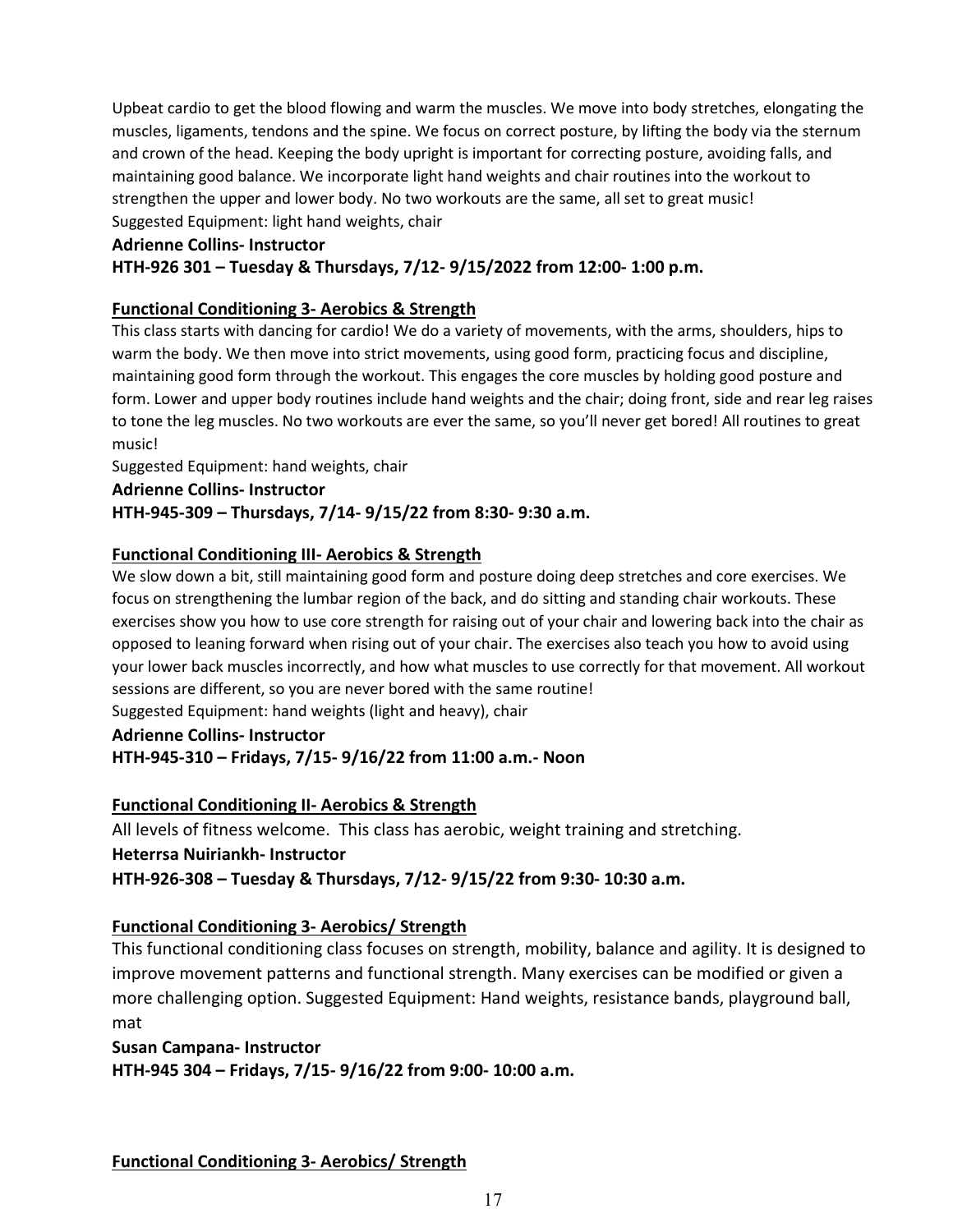This one-hour class will give you a full body workout and leave you feeling energized. Class starts with a warm up and brief stretch followed by 30 minutes of low impact aerobics. The remaining 30 minutes will consist of strength exercises using equipment such as hand weights, exercise tubing, and small balls. Susan will also incorporate some balance and agility exercises for a well- rounded workout. This class will cover all major muscle groups to maintain and build strength. Suggested Equipment: Hand weights, resistance bands, playground ball, mat

#### **Susan Campana- Instructor**

**HTH-945-306 – Mondays, 7/11- 9/19/22 from 10:30- 11:30 a.m.** 

**HTH-945-303 – Wednesdays, 7/13- 9/14/22 from 9:00- 10:00 a.m.** 

**HTH-945-307 – Wednesdays, 7/13- 9/14/22 from 10:30- 11:30 a.m.** 

**HTH-945-302 – Thursdays, 7/14- 9/15/22 from 4:00- 5:00 p.m.** 

**HTH-945-308 – Fridays, 7/15- 9/16/22 from 10:30- 11:30 a.m.** 

# **Functional Conditioning 3- Muscle Conditioning using Barre techniques**

Improve cardiovascular health, muscular strength and range of motion. Understand physiological development, resistance training and self-assessment techniques to maintain health. Equipment Needed: Lights weight (3-5pounds) are needed along with a mat and hard backed chair.

# **Jeanine Ove- Instructor**

**HTH-945-323 – Mondays, 7/11- 9/19/22 from 9:30- 10:30 a.m.** 

**HTH-945-324 – Fridays, 7/15- 9/16/22 from 9:30- 10:30 am**

# **Functional Conditioning 3- Cardio with Weights**

Join Sandra for a low impact workout using light weights. This low impact cardio will increase your heart rate while minimizing the amount of stress or impact you put your joints under. We will stretch, work on balance, coordination and use light weights. We will listen to fun energizing music as we do a full body workout.

Suggested Equipment: Weights 1lb to 5 lbs.

**Sandra Infante-Ludlum- Instructor**

# **HTH-945-327 – Mondays, 7/11- 9/12/22 from 4:00-5:00 p.m.**

# **Functional Conditioning 3- Aerobics Strength**

This class is designed to increase your range of motion, strength, and coordination by practicing simple but effective exercises. You'll be instructed to do each exercise for 40 seconds. You will need light weights for some of the exercises. Beni will give you options such as water bottles, shampoo bottles, or soup cans from your pantry if hand weights are not available. Prepare to improve your cardiovascular health with some aerobic exercise as well. Modifications will be provided for different fitness levels.

# **Beni Davis- Instructor**

**HTH-945-311 – Saturday, 07/16- 09/24/22 from 11:00 a.m.- 12:00 p.m.**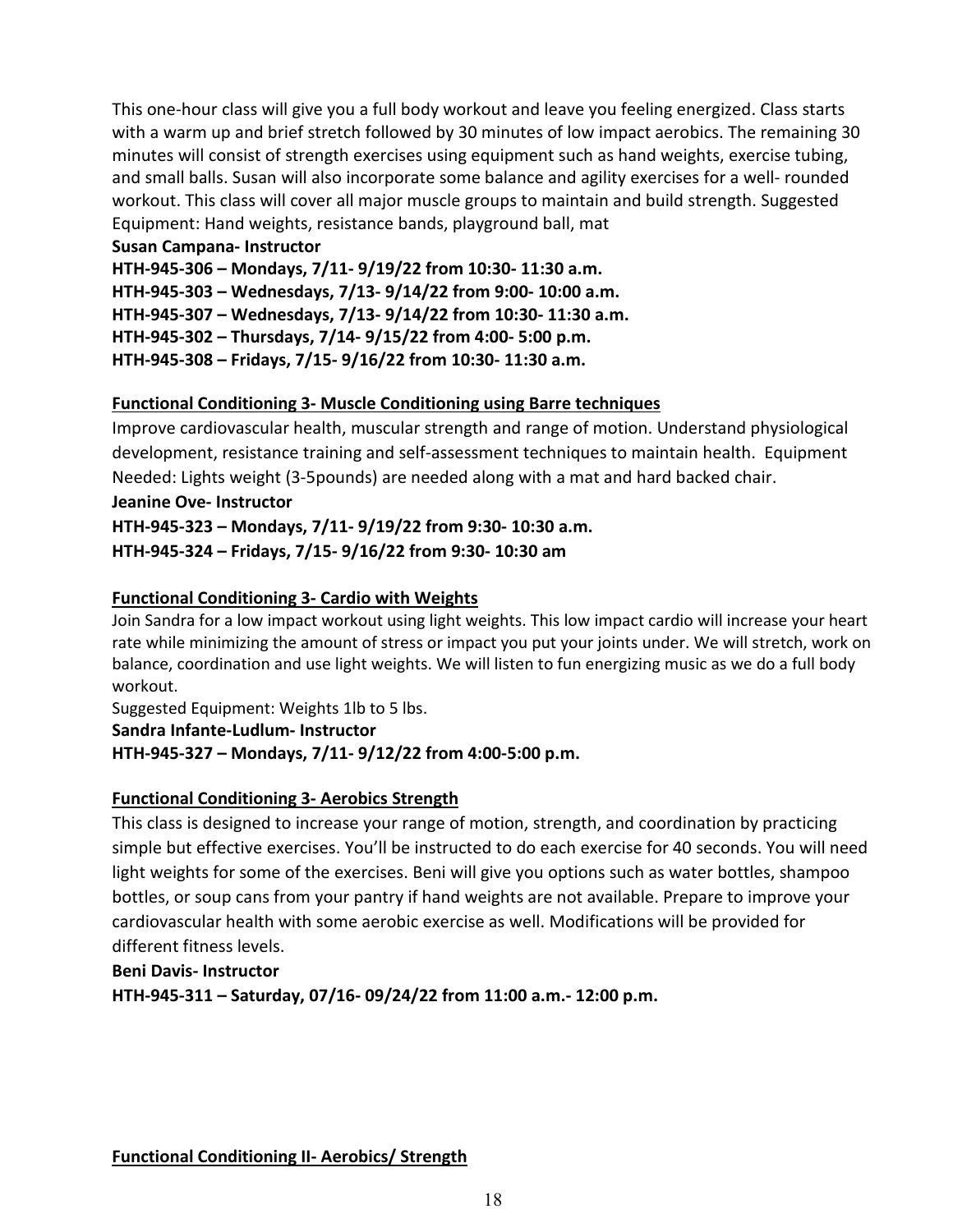Fabi will present you with an energetic, upbeat, aerobics conditioning class that is sure to get your body moving! This is a great workout for students of most levels. You must be mobile enough to move easily front to back and side to side. You will begin with a 10-minute warm up and progress to 40 minutes of aerobic fun and strength training with weights. After cooling down for 10 minutes, you will work your abs and stretch. Fabi will keep you smiling and laughing while getting fit! **Fabiola Forste- Instructor**

**HTH-926-304 – Tuesdays & Thursdays, 7/12- 9/15/22 from 9:30- 10:30 a.m.** 

# **Functional Conditioning I- Strength & Stretch**

This class is an exercise program designed for strength, flexibility, and balance. Students perform exercises without any additional equipment or use light hand-held weights and resistance bands. This class is designed to encourage a healthy routine to strengthen and stretch the individual student to be able to perform "functional" or everyday activities.

**Colleen Frank - Instructor**

**HTH-925-301 – Mondays, Wednesdays, & Fridays, 7/6- 9/9/22 from 8:00- 9:00 a.m.** 

# **Functional Conditioning 3- Aerobics & Strength**

This class is designed to increase balance, cardiovascular and strength by using weights, exercise balls and exercise band(s). We will begin with warming up to loosen up joints and muscles then gradually increase our heart rate. We will not be jumping too much, if so always modifications are available. After that we will be alternating strength training and cardiovascular exercises for about 30 minutes. We will always end our class by offering core strength workouts and stretching on the floor (if not in a chair). So if you are looking for a challenge, please join me for fun **intermediate workout classes! Note: For your safety please wear sneakers to class. No crocs, flip flops, sandals or slides allowed.**

**Akiko Stefanovich- Instructor HTH-945-317 – Tuesday, 7/12- 9/13/22 from 9:30- 10:30 a.m. HTH-945-318 – Thursday, 7/14- 9/15/22 from 9:30- 10:30 a.m.** 

# **LINE DANCE CLASSES**

# <span id="page-18-0"></span>**HLOA: Beginner Line Dance**

This low impact line dance class is geared toward beginners with guidance through the steps and how to perform circle dances and other similar dances. History of some dances are occasionally explained. This class addresses the needs of beginners with attention to the best and easiest way to accomplish the dance. Dances can be adapted for students who have physicals limitations. **Katie McVitty – Instructor**

# **HTH-901-301 – Mondays and Wednesdays, 07/11- 09/19/22 from 2:30- 3:45 p.m.**

# **HLOA: Intermediate Line Dance**

If you have experience in line dancing and would like a challenge, this is the class for you! It is geared toward the intermediate level and includes new dances.

#### **Sarah Jose – Instructor**

**HTH-904-306 – Fridays, 07/15- 09/16/22 from 11:00 a.m.- 12:30 p.m.**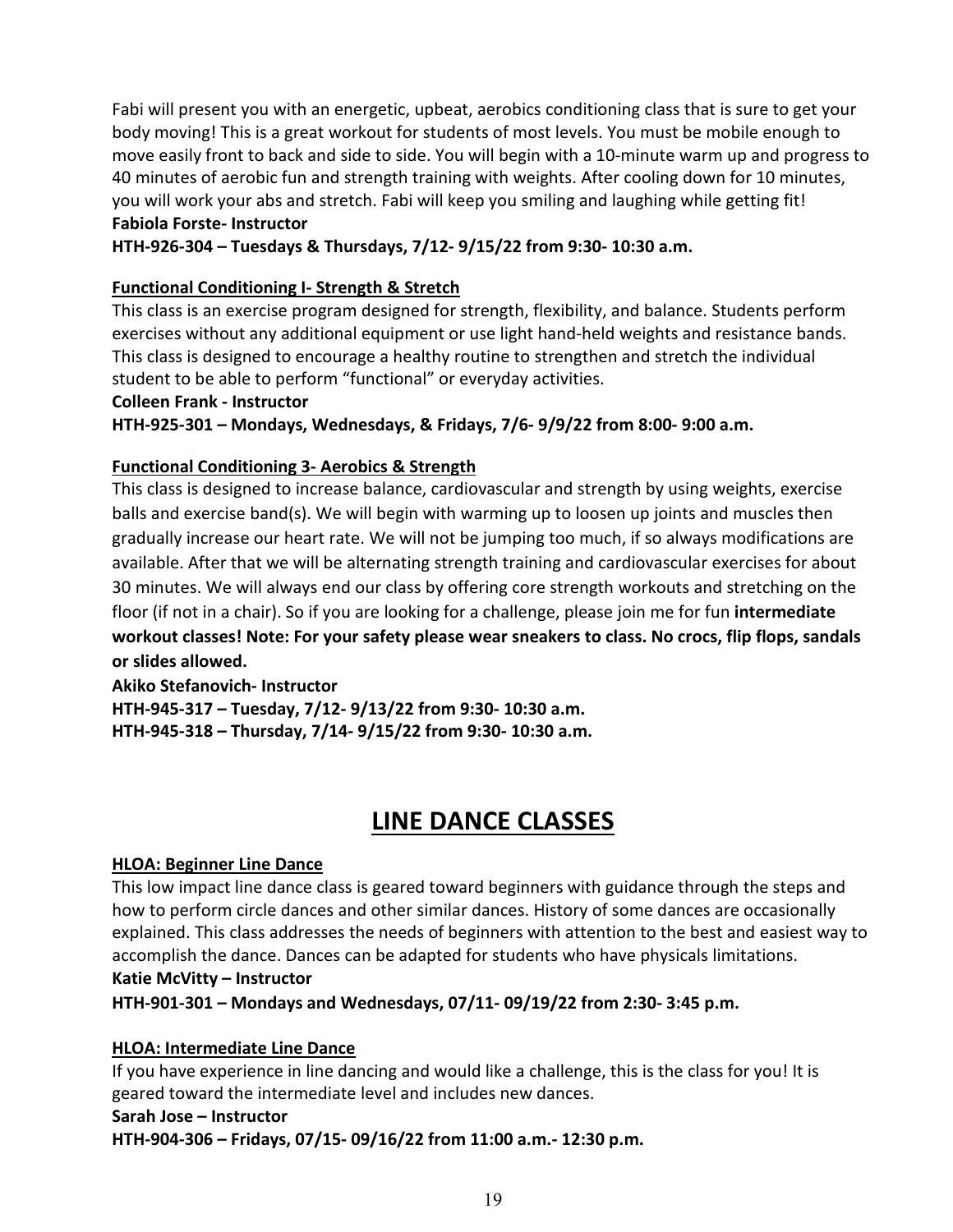# **HLOA: Beginner/Intermediate Line Dance**

If you have some experience in line dancing and would like a challenge, this class is for you! It is geared toward the beginner to intermediate level student. You will dance to a mixture of old- and newer-line dances to rhythm & blues, hip hop, reggae and some gospel music.

#### **Saundra Richardson – Instructor**

**HTH-902-302 – Tuesdays, 07/12- 09/13/22 from 1:00- 3:00 p.m.**

#### **HLOA: Line Dance**

If you have experience in line dancing and would like a challenge, this is the class for you! It is geared toward the intermediate level and includes new dances.

#### **Katie McVitty – Instructor**

**HTH-904-307 – Fridays, 07/15- 09/16/22 from 9:00- 10:30 a.m.**

# **PILATES/CORE STABILITY**

#### <span id="page-19-0"></span>**Core Stability Techniques- Beginner Pilates**

This class is basic Pilates mat exercises. Focus is on controlling core muscles as you breathe and move

Suggested Equipment: Yoga/ Pilates Mat, and a towel or small pillow

**Heterrsa Nuiriankh- Instructor**

**HTH-935-306 – Tuesday & Thursdays, 7/12- 9/15/22 from 10:30- 11:30 a.m.** 

# **Core Stability Techniques- Intermediate Pilates**

Come and try this Pilates class with Heterrsa! This class is designed to go beyond the basic Pilates moves. Focus and concentration. Students must be able to get up and down Suggested Equipment: Pilates/Yoga Mat, Pilates ring {helps at time but not mandatory} **Heterrsa Nuiriankh- Instructor HTH-935-305 – Tuesday & Thursdays, 7/12- 9/15/22 from 8:30- 9:30 a.m.** 

#### **Core Stability Techniques II- Pilates/Cardio Fusion**

Pilates/Cardio Fusion is a combo of mat Pilates and some light cardio to elevate the heart rate. Each class will be a bit different. Little to no impact unless they want it when it will be offered as an advancement or progression. Some combined movements. Sometimes 1/2 class Mat and 2nd 1/2 cardio or vice versa.

**Jeanine Ove- Instructor HTH-940-303 – Wednesdays, 7/13- 9/14/22 from 10:00- 11:00 a.m.** 

**Core Stability Techniques- Pilates**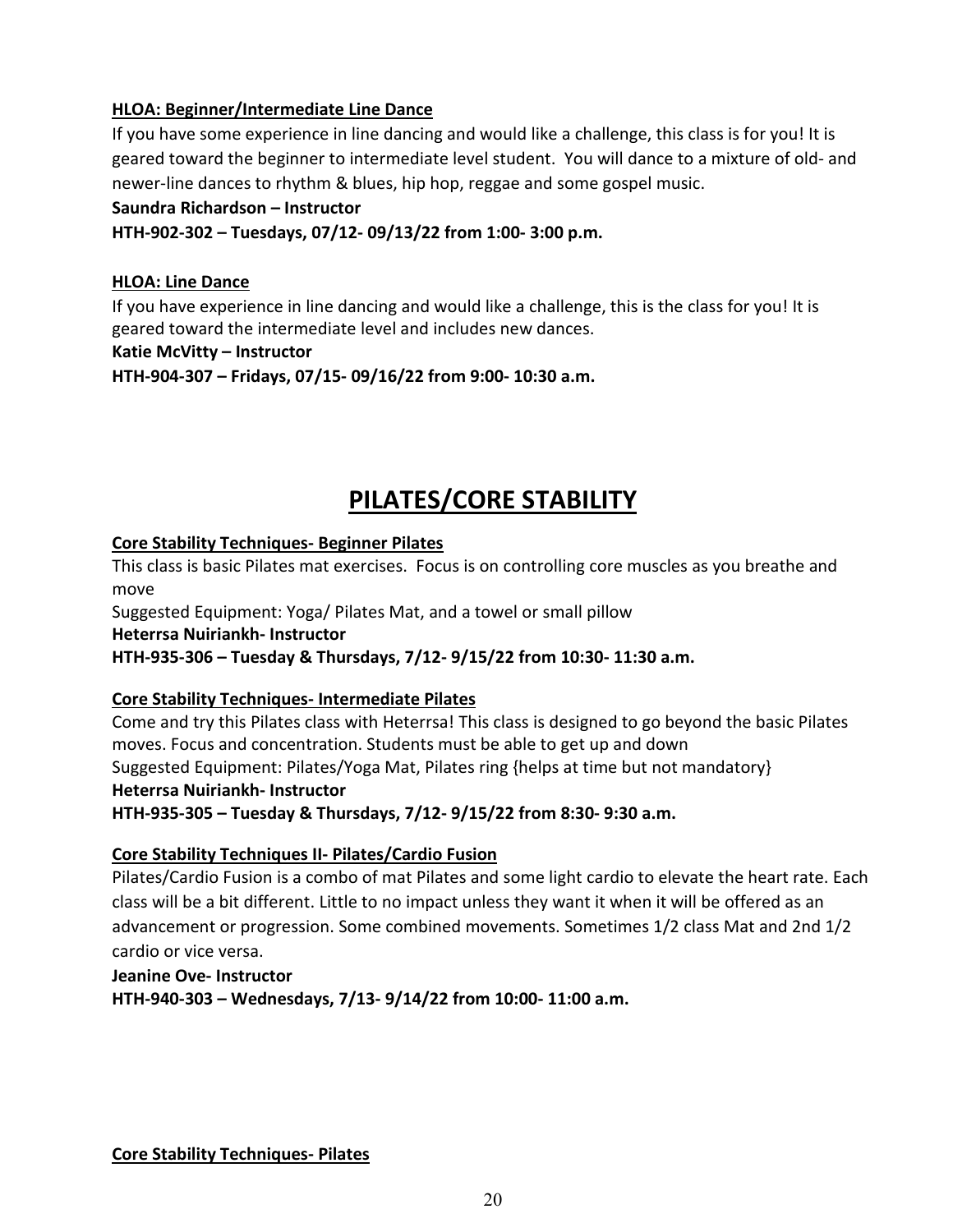Are you looking for a class focusing on strengthening your entire core? This classical Mat Pilates class will strengthen all the muscles of your core including your abdominal, back, and hip muscles as well as to improve mobility and stability in those joints. By doing so you will also help to improve your posture and increase your flexibility. Jeanine may also incorporate some exercises for the chest and upper back utilizing 1lb. hand weights. Pilates is suitable for most students, but you must be able to get down to the floor and back up and be able to roll over while lying down for mat work. This would be considered an intermediate class; beginners are welcome with some exercise experience. Suggested Equipment: 1-pound hand weights

#### **Jeanine Ove- Instructor**

#### **HTH-935-301 – Tuesdays & Thursdays, 7/12- 9/15/22 from 9:30- 10:30 a.m.**

#### **Core Stability Techniques II- Pilates**

Are you looking for a class focusing on strengthening your entire core? This classical Mat Pilates class will strengthen all the muscles of your core including your abdominal, back, and hip muscles as well as to improve mobility and stability in those joints. By doing so you will also help to improve your posture and increase your flexibility. Jeanine may also incorporate some exercises for the chest and upper back utilizing 1lb. hand weights. Pilates is suitable for most students, but you must be able to get down to the floor and back up and be able to roll over while lying down for mat work. This would be considered an intermediate class, beginners are welcome with some exercise experience. Suggested Equipment: 1-pound hand weights

#### **Jeanine Ove- Instructor**

**HTH-940-308 – Tuesdays, 7/12- 9/13/22 from 10:30- 11:30 a.m. HTH-940-309 – Thursdays, 7/14- 9/15/22 from 10:30- 11:30 a.m.** 

# **Core Stability Techniques II- Core Strengthening**

This is an intermediate class which incorporates exercises targeted to improve core muscle strength. Core muscles include those of the abdomen, back, shoulder and pelvic girdles. Strong core muscles promote good posture, augment balance, and provide the strength and endurance for body stability in daily activities. Class includes a 5–10-minute dynamic warmup and cool down. A variety of exercise disciplines are incorporated, including Pilates, Yoga, and Barre. About 30% of the class is standing and 70% of the class is performed on the mat. The exercise session is held at a quick pace, with few rests. It is a "Senior" High Intensity Interval Training (HIIT) that results in an increased cardiovascular response during the session. Students should have a basic level of fitness with endurance to walk a mile in under 20 minutes, get on and off the floor without assist. Suggested Equipment: Exercise Mat, Hand Weights and Exercise Bands

#### **Mandy Jellerichs- Instructor**

**HTH-940-306 – Tuesdays, 7/12- 9/13/22 from 8:30- 9:30 a.m. Beni Davis- Instructor**

**HTH-940-304- Thursdays, 7/14- 9/15/22 from 8:30- 9:30 a.m.** 

# **SEATED EXERCISE CLASSES**

# <span id="page-20-0"></span>**Adapted Physical Education- Seated Chair Exercise**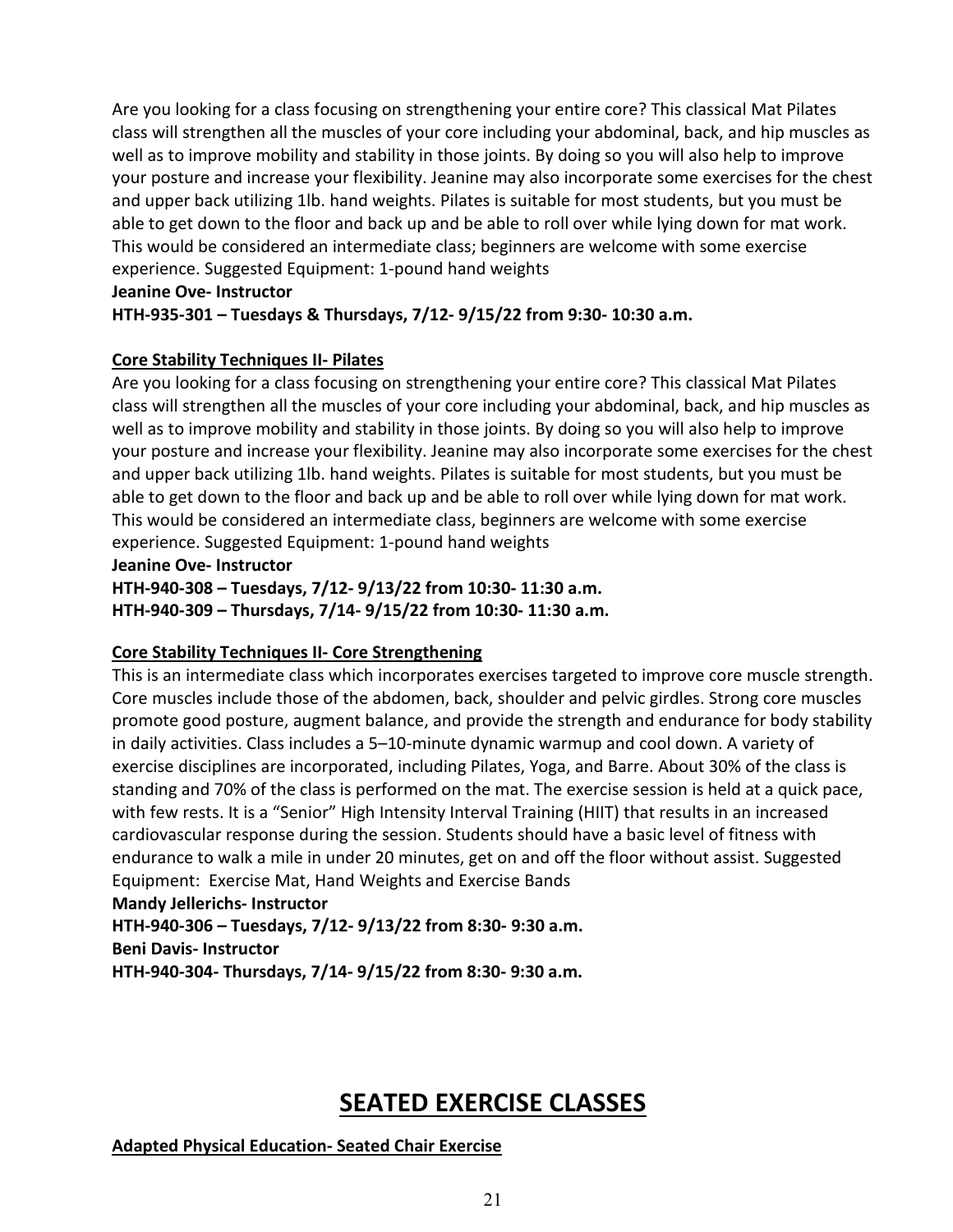This adapted PE **STRENGTH** chair class is perfect for anyone with a special need or physical limitation. All movements are done seated in a chair and moves are slow and gentle. You will use hand weights, resistance bands, and balls to maintain and strengthen your upper and lower body. Also included in this class are simple cardio dance routines which will aid in improving and maintaining your coordination. **Note: For your safety please wear sneakers to class. No crocs, flip flops, sandals or slides allowed.**

# **Akiko Stefanovich- Instructor**

**HTH-936-309 – Tuesday & Thursday,- 7/12- 9/15/22 from 10:30- 11:30 a.m.** 

# **Adapted Physical Education- Seated Chair Exercise**

This workout is a bit slower, gently stretching the body, to create flexibility. We also focus on the key points to develop and hold good posture, as well as using hand weights and chair routines for the upper and lower body. These sessions are devoted to help condition the body, learning proper form, and practicing balancing exercises using the chair.

Suggested Equipment: hand weights, chair

**Adrienne Collins- Instructor**

# **HTH-936-304 – Tuesday & Thursdays, 7/12- 9/15/22 from 11:00 a.m.- Noon**

#### **Adapted Physical Education- Seated Chair Exercise**

This class is perfect for anyone with any physical limitations. Fabi will take you through a combination of movements to get the body energized. Seated stretching, weight work and small balls are used to condition your upper and lower body. This class includes balance exercise. **Fabiola Forste - Instructor**

**HTH-936-305 – Tuesdays & Thursdays, 7/12- 9/15/22 from 8:30- 9:30 a.m.** 

# **Adapted Physical Education II- Seated Chair Exercise**

This class is perfect for anyone with any physical limitations. All exercises are performed seated in a chair. Seated stretching, weight work, ball, and resistance bands are used to condition and tone the body combined with cardio movements to raise the heart rate. No experience is necessary. **Marilyn Bjorge- Instructor**

**HTH-939-303 – Wednesdays, 7/13- 9/14/22 from 1:00- 2:00 p.m.** 

# **Adapted Physical Education II**

This is a comprehensive chair exercise program designed for individuals who have complications standing during a fitness regimen. This includes people with balance deficits, injuries, disabilities, or suffering from obesity. It is designed to keep individuals mobile to ensure they remain progressive in daily function and/or recovery. This class will deliver a fun interactive workout that uplifts people while providing a total body workout and will include hand resistance training using hand weights and stretching.

#### **Linda Roberts-Instructor**

**HTH-939-318 – Fridays, 7/15- 9/16/22 from 10:00- 11:00 a.m.** 

#### **Adapted Physical Education II- Seated Chair Exercise**

Do you have some physical restrictions that make it difficult to exercise? Take this Adapted PE class for some **Chair Strength Training!** Debbie will warm you up including a seated joint warm-up. She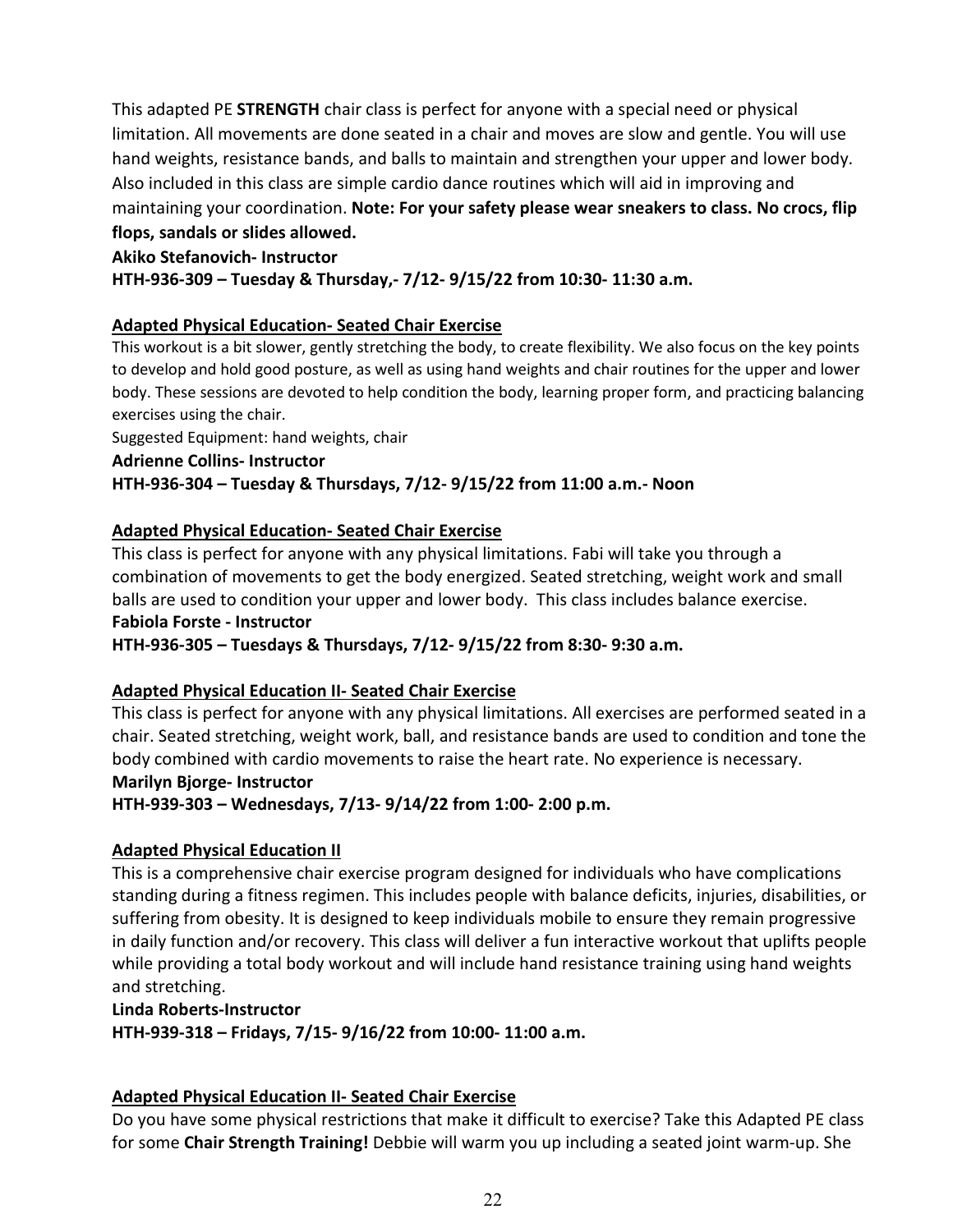will then guide you through a variety of seated and stationary standing exercises (using the chair for support if needed) that are designed to strengthen every muscle in your body. Suggested Equipment: Weights, bands and a small play ball will be used for a variety of exercises. **Deborah Halley- Instructor**

**HTH-939-305 – Fridays, 7/15- 9/16/22 from 11am- 12:00 p.m.** 

# **Adapted Physical Education II- Chair Yoga**

Come join Cheryl for this level 1 Yoga class suitable for everyone, including beginners. No yoga experience is needed. In this class you will work on posture, alignment, weight bearing exercises, balance, and body awareness. It will leave you feeling strong, centered and peaceful. Suggested Equipment: sturdy chair, water

**Cheryl Beecher- Instructor HTH-939-301 – Wednesdays, 7/13- 9/14/22 from 11:00 a.m.- 12:00 p.m. HTH-939-302 – Fridays, 7/15- 9/16/22 from 11:30 a.m.- 12:30 p.m.** 

# **Adapted Physical Education II- Chair Yoga**

This class is an enjoyable and energizing seated yoga class. Emphasis is placed on posture, core strengthening and lengthening muscles used for balance. The class includes yoga breathing techniques, seated warm-ups, and standing strengthening exercises in which the chair is used as a balance aid. We practice seated yoga postures as well as seated rest and relaxation techniques. The standing portion of class can be modified to be done while seated if needed. Suggested Equipment: Sturdy chair, resistance bands

**Cheryl Beecher- Instructor**

**HTH-939-308 – Thursday, 7/14- 9/15/22 from 2:30- 3:30 p.m.** 

# **Adapted Physical Education- Chair Yoga**

Come join Cheryl for this level 1 Yoga class suitable for everyone, including beginners. No yoga experience is needed. In this class you will work on posture, alignment, weight bearing exercises, balance, and body awareness. It will leave you feeling strong, centered and peaceful. Suggested Equipment: sturdy chair, water

**Cheryl Beecher- Instructor**

**HTH-936-301- Tuesdays, 7/12- 9/13/22 from 9:30- 11:00 a.m. HTH-936-302- Fridays, 7/15- 9/16/22 from 9:30- 11:00 a.m.** 

# **HLOA: Chair Tai Chi**

Tai Chi Chuan is an ancient Chinese movement practice offering several health benefits. Exercises consist of slow, graceful movements made while breathing deeply. Seated Tai Chi is a great option for those with limited mobility. Some of the benefits include greater muscle control, improved system management for arthritis and related medical conditions affecting aging adults, better stability, and reduced stress.

**Mei Yu Green – Instructor**

**HTH-903-301 – Mondays, 7/11- 9/19/22 from 9:00- 10:00 a.m.**

**HTH-903-303 – Thursdays, 7/14- 9/15/22 from 10:15- 11:15 a.m.**

# **Adapted Physical Education II- Chair Yoga**

This class features gentle yoga-based stretches and movements which have been adapted to be performed either seated in a chair or standing, while holding onto a chair for added stability. Each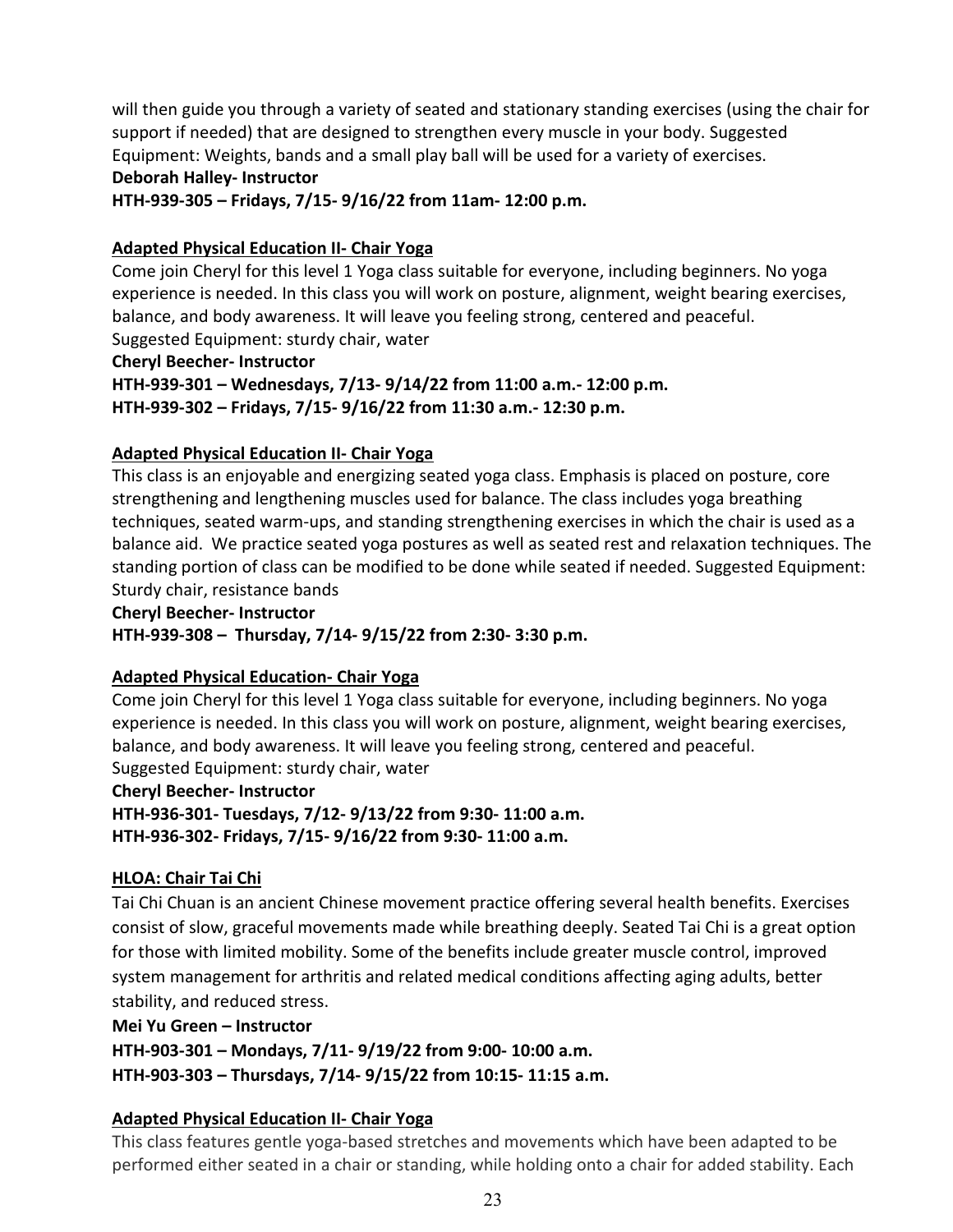session begins with guided breathing and body awareness fundamentals; and ends with a brief period of progressive relaxation. The instructor further supports and assists students through close visual observation (on-screen), enhanced verbal cues, and unlimited modifications. Special emphasis is placed on techniques that offer seniors versatility and practicality relative to activities of daily living. Note: this class is offered as a LIVE, interactive, shared learning experience in a warm, relaxed environment – or "virtual circle." Instruction is student-centered and engagement driven. All students must be willing and able to actively participate using both audio and video capabilities of the Zoom platform. Suggested Equipment: You will need a yoga "sticky" mat and sturdy, straightback chair

# **Tina Marks- Instructor HTH-939-317 – Friday, 7/15- 9/16/22 from 10:00- 11:00 a.m.**

# **HLOA: Chair Yoga**

This chair yoga class is appropriate for anyone who wants a gentler practice or for those who want to ease back into an exercise program. This practice begins with centering and breath work, allowing students to transition from their day to this practice and to check in with how they are feeling. The centering is followed by gentle stretching and then transitions into seated, standing (with support) and balancing yoga poses. Class includes sun salutations and warrior poses with instructions on variations to meet individual student levels and needs. The class ends with a seated meditation and, of course, shivasana to incorporate the benefits of your practice. You will need a pillow, yoga straps or a belt and a good sturdy chair for class. Join us for a relaxing hour of flexibility, strengthening, balance and a sense of calm to wrap up your week.

#### **Carrie Stein - Instructor**

**HTH-903-314 – Fridays, 07/15- 09/16/22 from 12:00- 1:00 p.m.** 

# **Adapted Physical Education II- Chair Yoga/ Meditation**

This interactive combo class merges fundamentals from two ancient healing arts to support a multidimensional approach to overall wellness for today's active senior. Absolutely no prior experience necessary! Gentle yoga-based stretches, breathing techniques, & body awareness exercises are all practiced seated in a chair. Beyond the basics, the instructor offers enhanced verbal cues & additional modifications, based on real-time visual observation (on-screen) of the participants. Together, we'll bust some meditation myths; explore various practices – both passive (still) & active (in motion), conventional & not-so-conventional. Overall, just a great way to start your week- all from the cozy comfort of your own home! Please note: this class is offered as a LIVE, interactive, shared learning experience in a warm, relaxed environment – or "virtual circle." Instruction is student-centered and engagement driven. All students must be willing and able to actively participate using both audio and video capabilities of the Zoom platform. Suggested Equipment: (inexpensive) yoga "sticky" mat & sturdy, straight-backed chair. Optional: notetaking materials. **Tina Marks- Instructor**

**HTH-939-316 – Mondays, 7/11- 9/19/22 from 10:00- 11:00 a.m.** 

# **Adapted Physical Education II- Chair Yoga**

Chair yoga is an adapted form of yoga that makes yoga accessible to everyone. The chair replaces the mat and becomes an extension of the body. We will do seated and standing work with the chair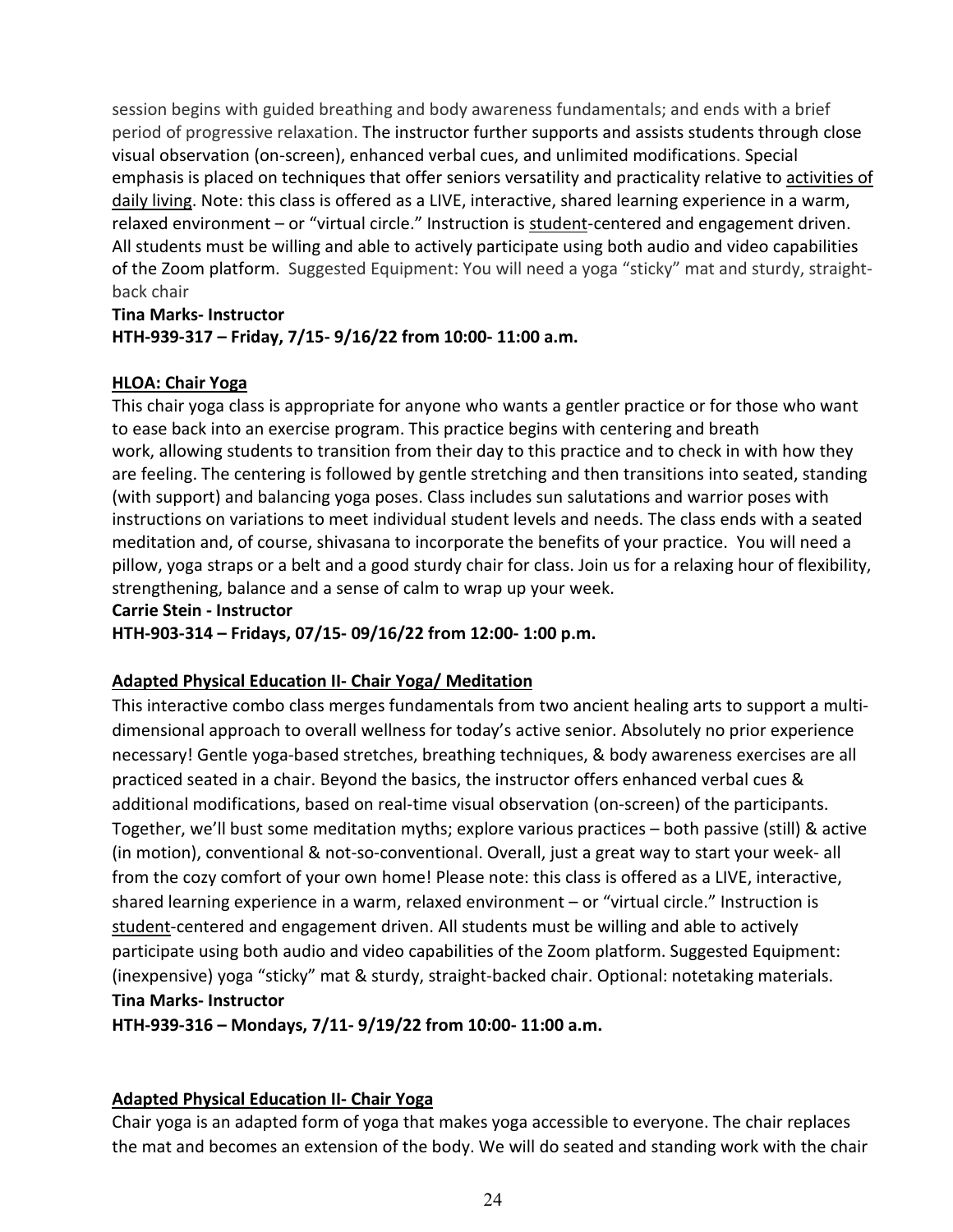for balance and support. This class is suitable for those working with injuries, balance problems, Parkinson's, MS and all who are looking for a little extra support in yoga class. Suggested Equipment: sturdy chair

#### **Gretchen Serinis- Instructor**

**HTH-939-322 – Mondays, 7/11- 9/19/22 from 9:00- 10:00 a.m. HTH-939-323 – Wednesdays, 7/13- 9/14/22 from 9- 10:00 a.m.** 

# **HTH-939-324 – Wednesdays, 7/13- 9/14/22 from 10:00- 11:00 a.m.**

# **Adapted Physical Education II- Seated Tai Chi**

This is a seated/chair Tai Chi class, a gentle exercise program for mental and physical well-being based on Yang Style Simplified Short Form taught by Master Cheng Man-Ch'ing. It is designed for those who find it difficult to stand for extended periods of time or those who are in a wheelchair. Use a sturdy, armless, straight back chair without rollers for safety. Wheelchair is ok if you lock it. It is a system of exercise that uses slow, smooth body movements with deep breathing to achieve both physical and mental health. It's often called meditation in motion. Tai Chi strengthens the cardiovascular and immune systems, improves balance to prevent falls, and relieves rheumatoid arthritis and fibromyalgia pain from the back, neck, and joints. It sharpens the mind to minimize age related cognitive decline, improves mood, lowers anxiety, and reduces depression. **Young Lee- Instructor**

**HTH-939-315 – Mondays, 7/11- 9/19/22 from 12:30- 1:30 p.m. HTH-939-314 – Wednesdays, 7/13- 9/14/22 from 12:30- 1:30 p.m.**

# **TAI CHI/BALANCE**

# <span id="page-24-0"></span>**Functional Mobility & Balance I- Gentle Tai Chi**

The health benefits of tai chi are well documented in many medical studies. It helps to control blood pressure, improves balance, focus, strength, flexibility, endurance, and bone density. It also boosts the immune system and has anti-aging benefits. If you have been curious about this ancient art of slow, mindful movement, this is an excellent opportunity to experience it for yourself. Movements can be modified for every fitness level. Those with no experience will learn strong foundation skills. Those who already have experience will refine their understanding. No special equipment is needed, and you can just wear loose, comfortable clothes (athletic pants and a t-shirt work great). The movements are all done standing, but the individual can modify many to be done seated if needed.

#### **Billy Greer- Instructor**

**HTH-928 306 – Tuesday, 7/12- 9/13/22 from 10:00- 11:00 a.m.** 

# **Functional Mobility & Balance I- Qigong for Health**

Focusing on the 8 Pieces of Brocade, this Qigong class will teach gentle movements for improving health and mobility. These ancient exercises control blood pressure, improve balance, focus,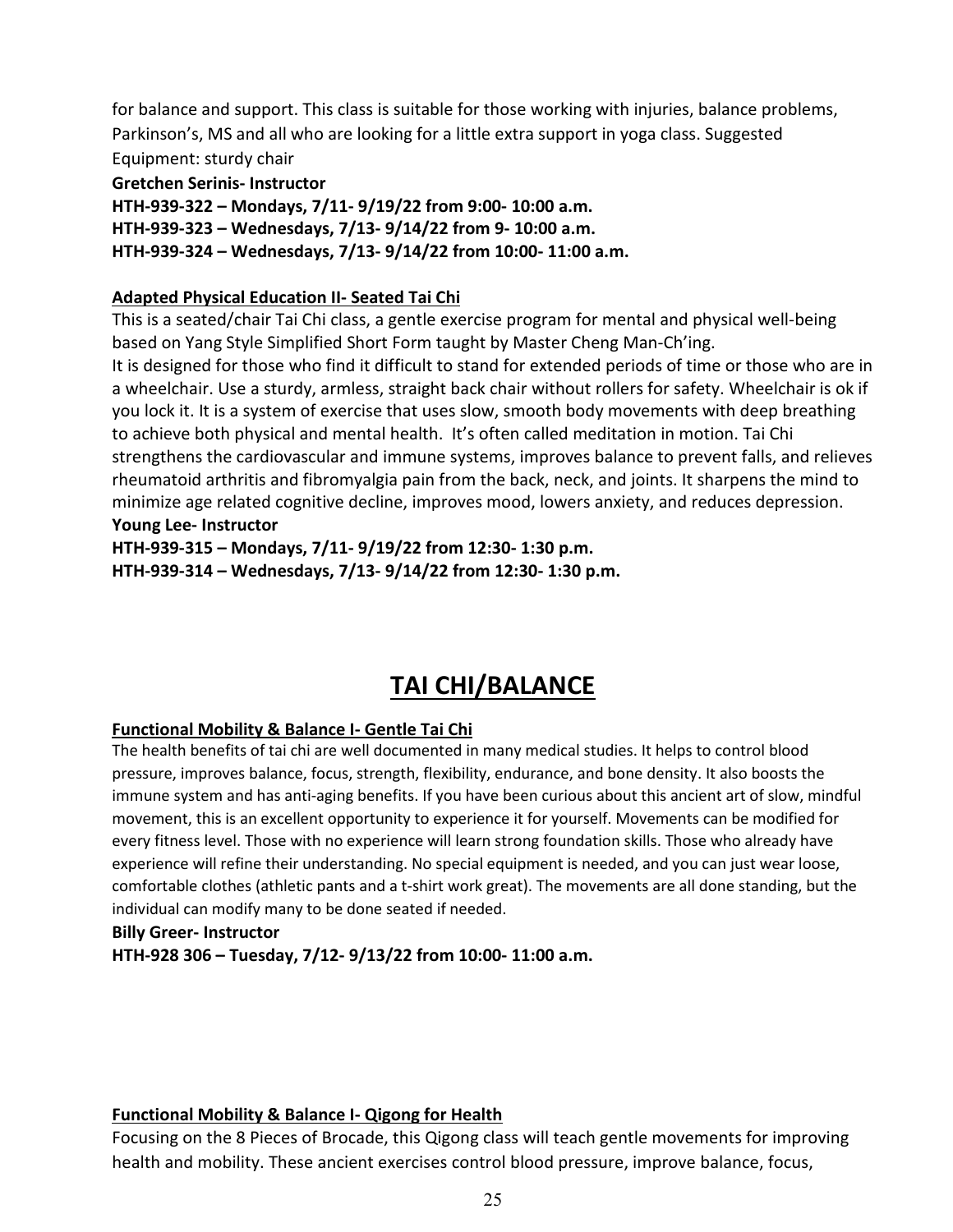strength, flexibility, endurance, and bone density. They also boost the immune system and have anti-aging benefits. The movements are all done standing, but the individual can modify many to be done seated if needed.

#### **Billy Greer- Instructor**

**HTH-928 304 – Tuesday, 7/12- 9/13/22 from 8:30- 9:30 a.m.** 

# **Functional Mobility & Balance I- Tai Chi**

Tai Chi Chuan is an ancient Chinese form of exercise which promotes internal and external centering, Chi circulation, balance, health, and longevity. The Yang Style short form takes students through a complete, natural range of motion over their center of gravity. Accurate, repeated practice of the solo routine is said to improve posture, encourage circulation throughout the body, maintain flexibility through the joints, and further familiarize students with the martial application sequences applied to the appropriate form. The goal of Tai Chi Chuan is to strengthen and integrate the mind and body for health and awareness. Many improvements include: balance control, flexibility, cardiovascular fitness, reduced stress, and mental health.

#### **Mei Yu Green- Instructor**

**HTH-928-303 – Monday, 7/11- 9/19/22 from 10:15- 11:15 a.m.**

**HTH-928-301 – Monday, 7/11- 9/19/22 from 1:00-2:00 p.m.**

**HTH-928-302 – Thursday, 7/14- 9/15/22 from 1:15 -2:15 p.m.**

# **Functional Mobility & Balance I- Tai Chi**

This is a beginner Tai Chi class, a gentle exercise program for mental and physical well-being, Yang Style Simplified Short Form taught by Master Cheng Man-Ch'ing. It is a system of exercise that uses slow, smooth body movements with deep breathing to achieve both physical and mental health. It is a standing, weight-bearing exercise. It's often called meditation in motion. Tai Chi strengthens the cardiovascular and immune systems, strengthens bones, improves balance to prevent falls, and relieves rheumatoid arthritis and fibromyalgia pain from the back, neck, and joints. It sharpens the mind to minimize age related cognitive decline, improves mood, lowers anxiety, and reduces depression.

# **Young Lee - Instructor**

**HTH-928-311 – Mondays, 7/11- 9/19/22 from 11:30 a.m.- 12:30 p.m.** 

**HTH-928-310 – Tuesdays, 7/12- 9/13/22 from 9:30- 10:30 a.m.** 

**HTH-928-313 – Tuesdays, 7/12- 9/13/22 from 11:30 a.m.- 12:30 p.m.** 

**HTH-928-312 – Wednesdays, 7/13- 9/14/22 from 11:30 a.m.- 12:30 p.m.** 

# **WEIGHT TRAINING FOR OLDER ADULTS**

# <span id="page-25-0"></span>**Weight Training for Older Adults- Strength**

This class is designed to be "effective", not "easy". We combine a heavy dose of laughter with weight conditioning, proper technique, coordination, balance, and flexibility to combat the loss of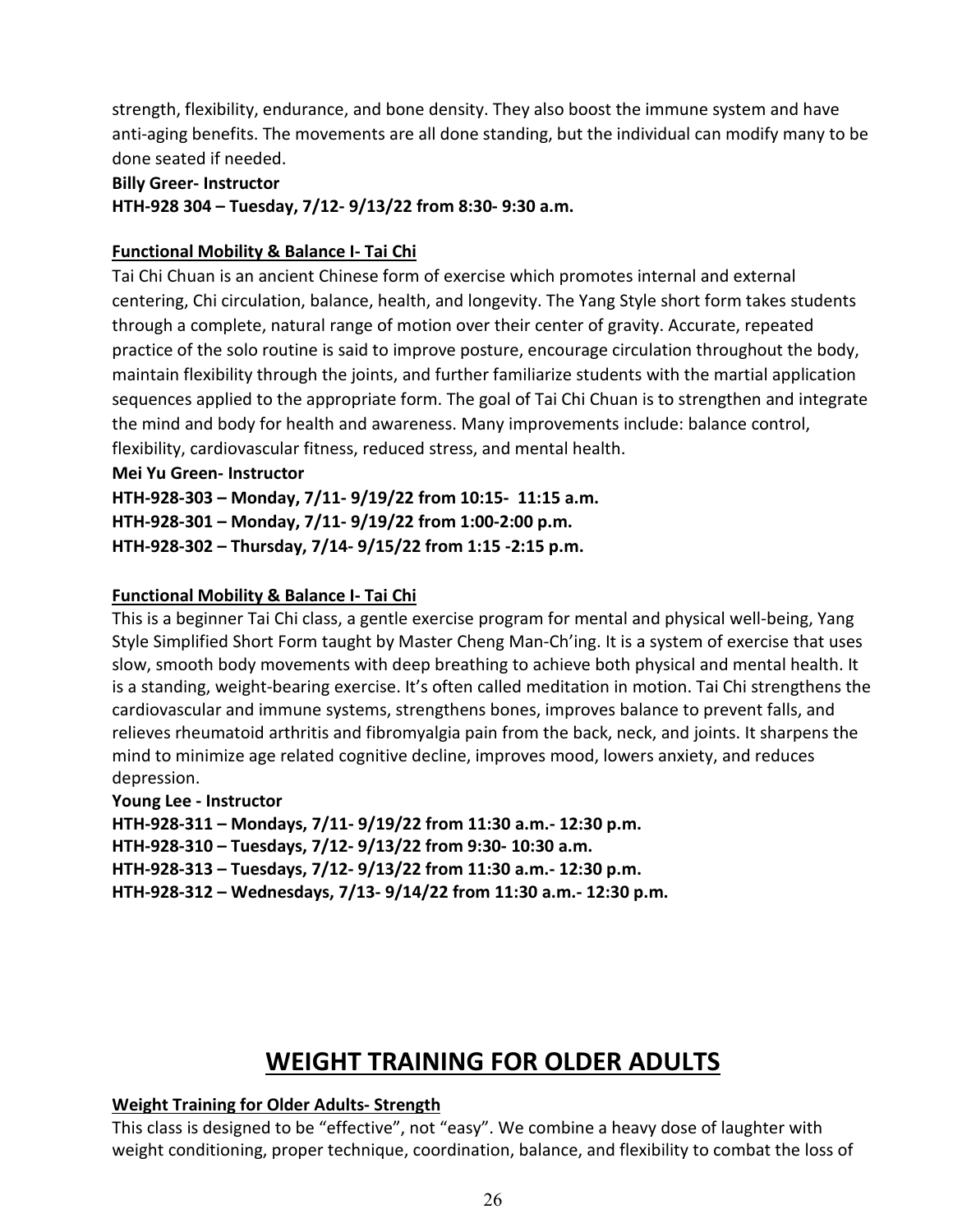muscle mass and fight the onset of osteoporosis and osteopenia associated with aging. An emphasis is placed on protecting the joints. Students will be challenged but are encouraged to work within their own limits and build slowly toward their goals. No prior weight training experience is needed. **Mandy Jellerichs- Instructor**

**HTH-944-305 – Fridays, 7/15- 9/16/22 from 12:15- 1:15 p.m.** 

#### **Weight Training for Older Adults- Strength**

Class starts with a 5-minute cardio warm up and then progresses with exercises with the below items. There will be some seated exercises focusing on the abdominals but the class is a standing class for the most part. Debbie will also focus on balance and coordination in some of the classes as well. The class will end with seated stretches.

Equipment needed: bands, weights, small ball and a chair for abdominal exercises.

**Deborah Halley- Instructor**

**HTH-944-302 – Mondays, 7/11- 9/19/22 from 8:15- 9:15 a.m. HTH-944-304 – Wednesdays, 7/13- 9/14/22 from 11:00 a.m.- Noon HTH-944-303 – Fridays, 7/15- 9/16/22 from 8:30- 9:30 a.m.** 

#### **Weight Training for Older Adults- Strength**

This class is designed to improve function, including strength of the legs, hips, back, shoulders, and arms. We focus on multi-muscle use and mobility. This class includes balance exercises. Exercises are done using hand weights, tubing, and your own body weight to create resistance and strength focus on your core. This class is suitable for all levels of fitness. Modifications are always offered to show you ways you can challenge your workout or accommodate individual needs. Suggested Equipment: Hand weights, resistance bands, playground ball, mat

#### **Susan Campana- Instructor**

**HTH-944-301 – Monday, 7/11- 9/19/22 from 12:15- 1:15 p.m.** 

# **YOGA**

#### <span id="page-26-0"></span>**Integrative Strength & Flexible II- Mat Yoga**

This class is based on the gentle movements and flow of Hatha Yoga. It is excellent for balance and improving flexibility and help with activities of daily life. Props such as chair and blocks will be used for modifications. All classes end with a Meditation. Suggested Equipment: chair, yoga mat, yoga blocks (a towel or blanket can be used instead)

#### **Mary Krause- Instructor**

**HTH-947-323 – Tuesdays, 7/12- 9/13/22 from 8:00- 9:00 a.m.** 

**HTH-947-324 – Thursdays, 7/14- 9/15/22 from 8:00- 9:00 a.m.** 

#### **Integrative Strength and Flexibility II- Yoga**

A yoga experience welcoming for all levels of practitioner. This experience will include meditation, stretching, strengthening, and flow-based class tied to breath and movement between individual postures. This class will begin with grounding meditation and then a blend of floor-based, standing postures and yoga flow (movement). Focus will be on strengthening, lengthening, and stretching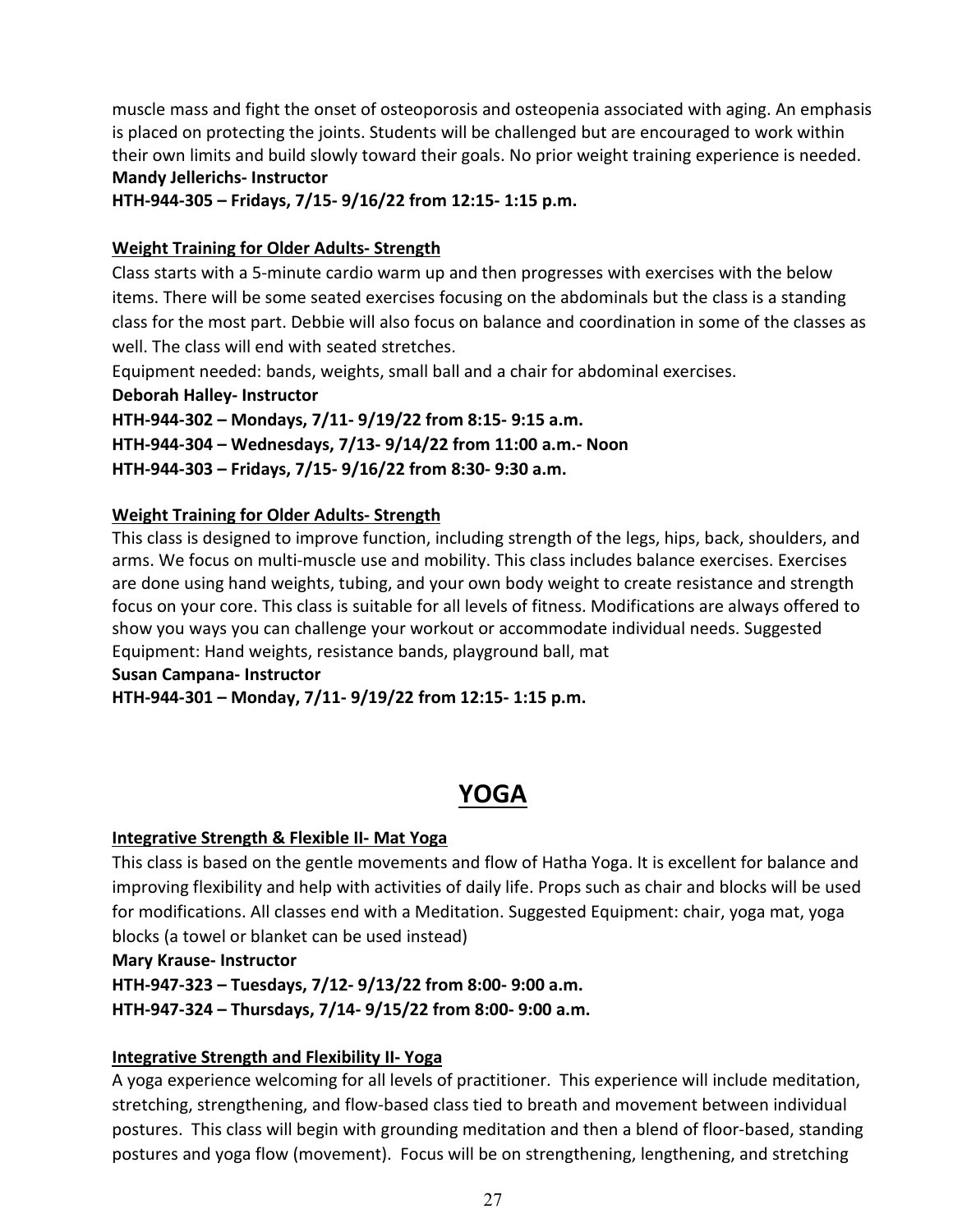through a creative series of postures in constant motion. In order to thrive, your body should be healthy and free from injury and you should have a basic understanding of individual postures. The sensations that we will be seeking will be a blend of rich stretching, basic integration, balance, and body awareness. Students will leave feeling relaxed, stretched and realigned! Bring your mat and be ready for a wonderful relaxing and realigning experience! Namaste! **Recommended props: block(s), strap**

# **Mary Krause- Instructor HTH-947-316 – Sundays, 7/10- 9/18/22 from 1:00- 2:00 p.m.**

# **Integrative Strength/ Flex II- Mat Yoga**

Come join this mat yoga class suitable for everyone, including beginners. No yoga experience is needed. In this class you will work on posture, alignment, weight bearing exercises, balance, and body awareness. It will leave you feeling strong, centered, and peaceful. There is a focus on Helpful Breathing practices to induce a more relaxed state in body, mind and spirit. Note: *Please have a chair nearby should you think you need it to rest; wear comfortable clothes to move in the poses if possible, use a yoga mat to prevent slipping (or try to be on a non-slippery surface-some folks use yoga socks)! Try to have enough clear space around you to open your arms and legs wide!* **Sharon Harty- Instructor**

# **HTH-947-312 – Tuesdays, 7/12- 9/13/22 from 10:45- 11:45 a.m. HTH-947-313 – Thursdays, 7/14- 9/15/22 from 10:45- 11:45 a.m.**

# **Integrative Strength/ Flex II- Yoga, Pilates and Strength**

This class will improve flexibility in the joints and muscular strength. There is some focus on how we can effectively use the breath, poses and exercises to help to calm the body, mind and spirit. There will occasionally be Deeper Relaxation at the end of class. It is suggested that you bring two rolled up towels, a yoga belt if available, (I can suggest alternatives), 2 yoga blocks (if available) and a yoga mat. For working on balance you can have a sturdy chair, if possible, we will often do some seated work in the beginning of class - understanding how to bring movement into everyday life!! **Sharon Harty- Instructor**

# **HTH-947-315 – Thursdays, 7/14- 9/15/22 from 9:30- 10:30 a.m.**

# **Integrative Strength & Flexibility Techniques- Mat Yoga**

This yoga class is done at slow pace with gentle movements guided by the breath designed to reduce stress, build strength, balance and increase self-awareness. Suggested Equipment: Yoga mat, yoga blocks, yoga strap (old tie will work as well)

#### **Gretchen Serinis- Instructor**

**HTH-934 306 – Wednesdays, 7/13- 9/14/22 from 1:00- 2:15 p.m.** 

# **Integrative Strength/ Flex II- Applied Yoga for Active Seniors**

This therapeutic yoga course is ideal for beginners and/or those who prefer a gentle practice & leisurely pace. Each session begins with guided breathing and body awareness fundamentals, followed by a plethora of deep (yet gentle!) stretches, and beginner yoga poses. The instructor further supports the students through close visual observation (on-screen), enhanced verbal cues,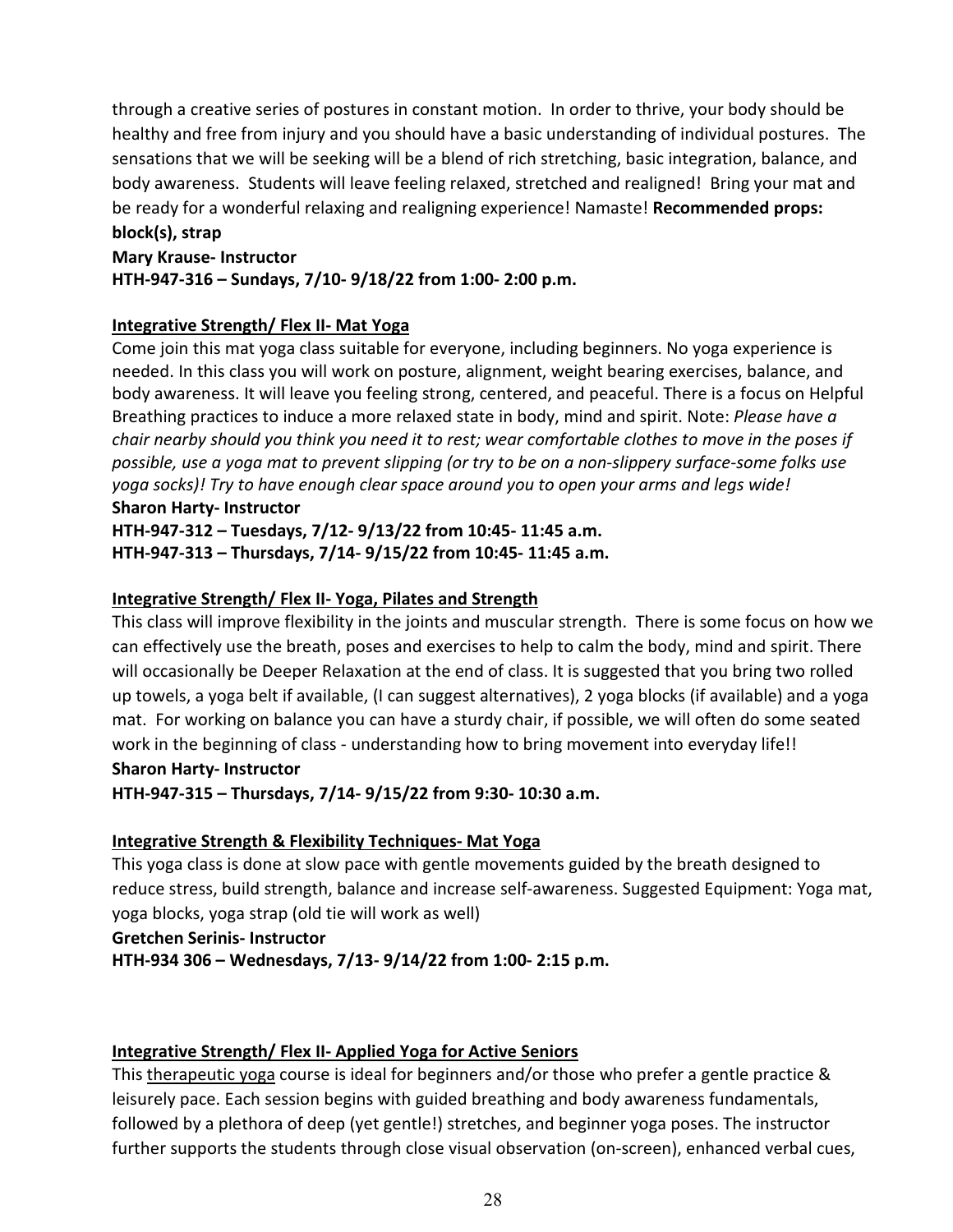and unlimited modifications. Special emphasis is placed on techniques with population-specific benefits, a high degree of versatility, and practicality relative to activities of daily living. We spend the majority of our time together on the mat (floor)- *although participants are encouraged to use props or a chair as/if necessary for additional support, or transitional aid*- with standing poses from time to time. Note: this class is offered as a LIVE, interactive, shared learning experience in a warm, relaxed environment – or "virtual circle." Instruction is student-centered and engagement driven. All students must be willing and able to actively participate using both audio and video capabilities of the Zoom platform. Suggested Equipment: You will need a yoga "sticky" mat, and thick towel or blanket.

**Tina Marks- Instructor HTH-947-325 – Mondays, 7/11- 9/19/22 from 11:30- 12:30 p.m. HTH-947-326 – Fridays, 7/15- 9/16/22 from 11:30- 12:30 p.m.** 

#### **Integrative Strength & Flexibility II- Mat Yoga**

This yoga class is designed for those who are familiar with yoga. We will flow gently and mindfully guided by the breath. We will work the whole body practicing standing postures, balancing postures and seated postures as well as meditation.

Suggested Equipment: Yoga mat, yoga blocks, yoga strap (old tie will work as well) **Gretchen Serinis- Instructor**

**HTH-947-332 – Mondays, 7/11- 9/19/22 from 11:00 a.m.- Noon HTH-947-333 – Wednesdays, 7/13- 9/14/22 from 11:00 a.m.- Noon HTH-947-330 – Fridays, 7/15- 9/16/22 from 9:00- 10:00 a.m. HTH-947-331 – Fridays, 7/15- 9/16/22 from 10:15- 11:15 a.m.** 

# **Integrative Strength/ Flex II- Mat Yoga**

This class is an enjoyable and energizing yoga practice focusing on breath and alignment. Participants will learn various postures and sun/moon salutations to build stamina, find flexibility and create energy. This class offers a healthy way to find self-awareness, self-care and self-healing. Participants confidently set healthy boundaries and limits. Each student creates a unique individual yoga practice. There is mat work involved and Cheryl will modify if needed. This class offers a safe environment for us to learn, laugh and grow.

Suggested Equipment: yoga mat, yoga strap, resistance bands and 2 yoga blocks **Cheryl Beecher- Instructor**

**HTH-947-318 – Tuesdays, 7/12- 9/13/22 from 12:45- 1:45 p.m. HTH-947-319 – Thursdays, 7/14- 9/15/22 from 12:45- 1:45 p.m.** 

# **Integrative Strength/Flex Tech- Mat Yoga Level 1**

Come join Cheryl for this level 1 Yoga class suitable for everyone, including beginners. No yoga experience is needed. In this class you will work on posture, alignment, weight bearing exercises, balance, and body awareness. It will leave you feeling strong, centered and peaceful. Suggested Equipment: yoga mat; strap and block may be used but are not required **Cheryl Beecher- Instructor**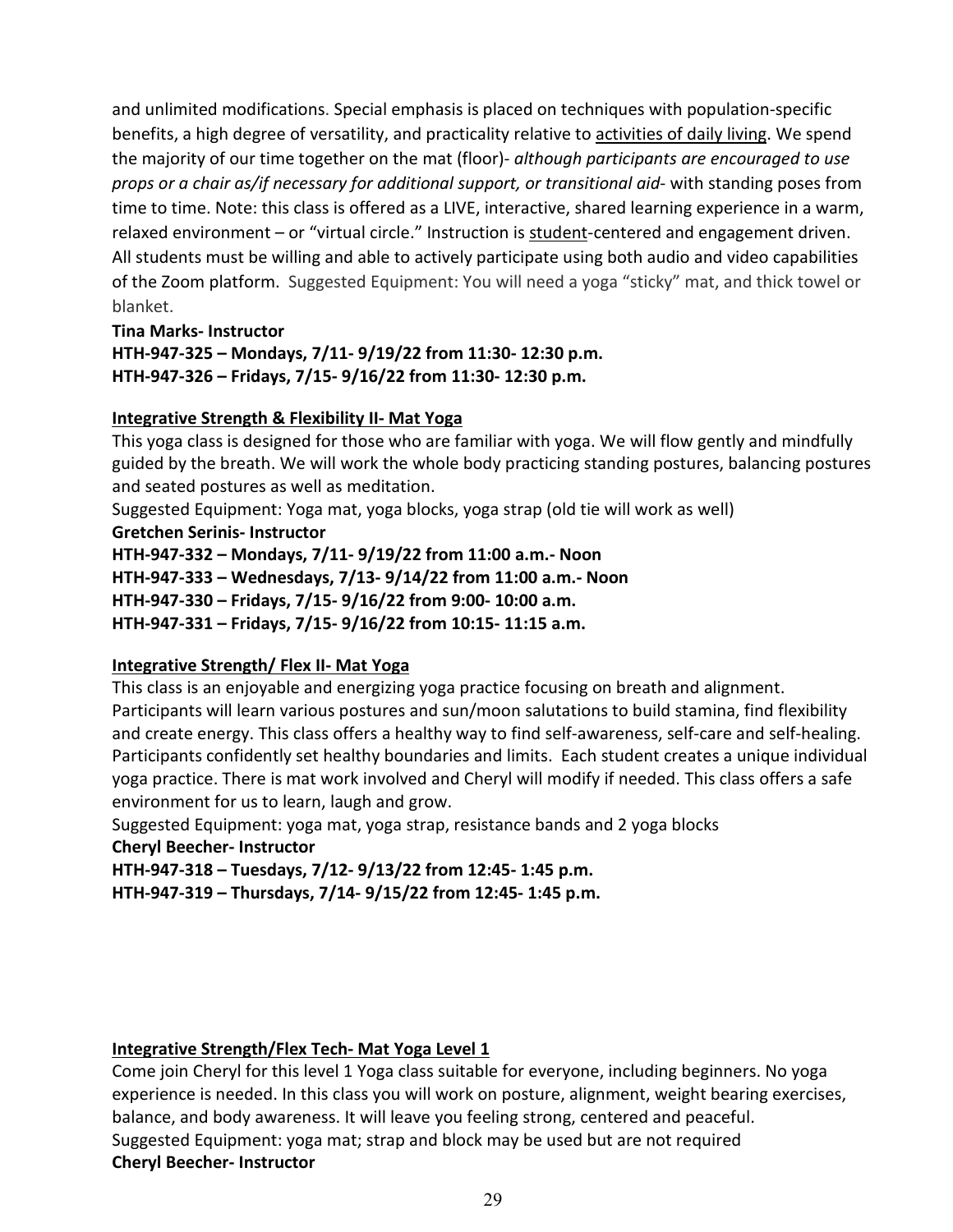# **HTH-934-301 – Wednesday, 7/13- 9/14/22 from 12:15- 1:30 p.m.**

#### **Integrative Strength/ Flex II- Yogalates**

A fitness routine combining the postures and breathing techniques of yoga with Pilates exercise; a bl end of yoga and Pilates. No equipment required.

#### **Mandy Jellerichs- Instructor**

#### **HTH-947-321 – Thursdays, 7/14- 9/15/22 from 4:00- 5:00 p.m.**

#### **Integrative Strength/Flex II- Mat Yoga**

The practice of Yoga is a holistic approach that improves the functionality of the mind, body, spirit, and awareness. The benefits of this practice improve flexibility, strength, concentration, and reduces the stress and anxiety we may have through relaxation, breathing, and meditation techniques. This class is for the active senior whether you are new to Yoga or experienced in Yoga. Modifications are made for all levels.

Required Equipment: two yoga blocks, a yoga strap and yoga mat

#### **Michele Adair- Instructor**

**HTH-947-301 – Tuesdays, 7/12- 9/13/22 from 10:15- 11:15 a.m.**

**HTH-947-302 – Thursdays, 7/14- 9/15/22 from 10:15- 11:15 a.m.**

# **Integrative Strength/ Flex II- Mat Yoga**

Do you want to enhance your postures and techniques? This slow flow yoga class is ideal for someone who is familiar with some of the basic yoga postures and wants to learn more. In this class you will practice to improve strength, balance, and flexibility. This class begins with a basic floor warm-up and moves to standing flows and balance poses. Always work at your own pace and modifications to the poses are demonstrated. Each class closes with relaxing stretches, breathing techniques and Savasana.

**Mandy Jellerichs- Instructor HTH-947-322 – Wednesdays, 7/13- 9/14/22 from 9:00- 10:00 a.m.** 

# **Integrative Strength/ Flex Tech- Beginner/Intermediate Mat Yoga**

This yoga class is intermediate/beginner. The postures always begin with a gentle version with the option to continue to more challenging positions. Postures are held a little longer than in the beginner class and any relaxation between postures is shorter. This class includes some discussion on the philosophy of yoga as well as an introduction to yoga breathing and meditation. Suggested equipment: a non-slip "sticky" mat; a belt, strap, or old tie; two yoga blocks.

#### **John Cochran - Instructor**

**HTH-934-303 – Tuesdays, 7/12-9/13/22 from 8:30- 9:45 a.m.** 

**HTH-934-304 – Thursdays, 7/14-9/15/22 from 8:30- 9:45 a.m.**

# **Integrative Strength/Flex II- Beginner Mat Yoga**

This is a beginner and gentle yoga class. An introduction to yoga breathing and meditation is included. Gentle stretches and movements with these postures will help to improve flexibility, strength, balance and range of motion. The yoga postures are introduced at a simple level and for students with some experience, more challenging options are given. The postures are held for a